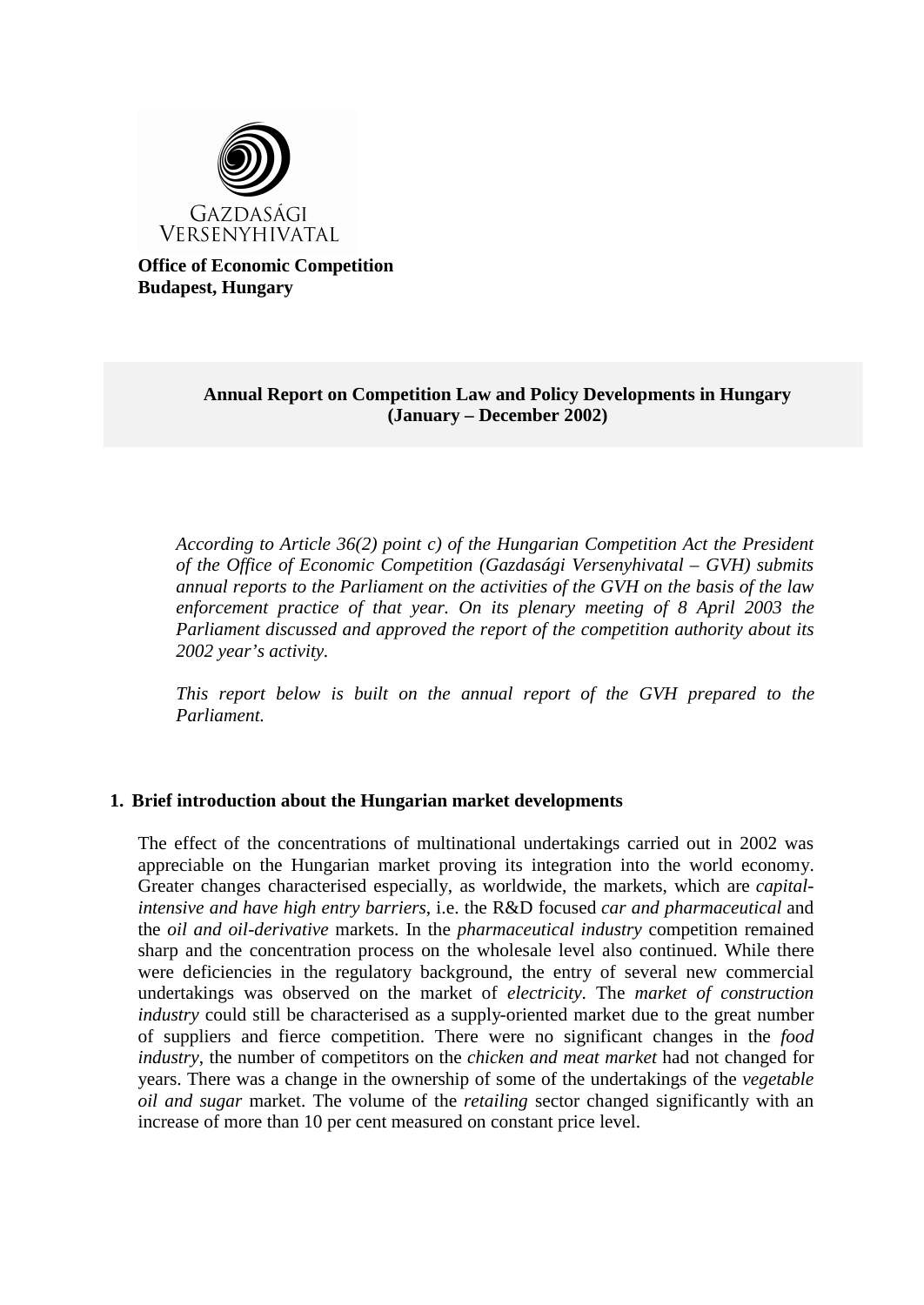The effect of the decline on the world market was appreciable in the *infocommunication sector* as well. The structure of the *mobile phone market* was still oligopolistic with three digital and one analogous service providers – which latter was (and still is) loosing its market importance continuously. The *market of Internet access* was characterised by the separation of retailing and business segments. The intensity of competition in these segments depended on the system of ownership of and the access to the transmission network. Unfortunately the number of retail Internet users did not increase significantly in 2002, it was promising, however, that beside broadband access services the GPRS based Internet access provided by mobile phone operators had become an appreciable factor on the market. In the *cable TV sector* the previously extensive development seemed to slow down and the intensity of network purchasing decreased. Providers present on several distinct areas started to standardise their services.

On the *market of financial services* due to the universal banking system banks advanced on the market of *investment services*. Some minor changes appeared on the market of *credit services*. Two commercial banks exited the market, a specialised credit institution merged with another and the concentration process of the cooperative credit institutions also continued. Although the number of competitors increased on the *insurance market*, concentration was still very high, with the five greatest undertaking realising 81 per cent of the total income of the sector.

## **2. Changes to competition law and policy, proposed or adopted**

#### **2.1. Summary of new legal provisions of the competition law and the related legislation**

Due to the amendment of the 'Act on Public Procurement' the scope of its application was extended to the Hungarian Development Bank and to the undertakings controlled by it. This state owned bank entrusted with the mission to help the development of the national economy was previously exempted from the rules on public procurement.

The most important change in the field of competition was the settlement of the constitutional concerns relating to the implementation of the competition rules of the Hungary/EC Europe Agreement. In 1998 the Constitutional Court declared the unconstitutionality of some of the provisions of the Government Decree establishing the implementing rules for the competition-related provisions of the Europe Agreement. As a resolution, new implementing rules serving as a special legal basis in respect of antitrust cases affecting trade between Hungary and the EC were accepted in January 2002.

Following changes in the legislation of the European Community the relevant Hungarian block exemption regulations were also amended in the framework of a gradual lawharmonisation process. These block exemption regulations follow in a simplified manner the patterns of their EC counterparts with some adaptations at the same time to the special Hungarian circumstances (e. g. they do not have any expiry date, the turnover thresholds of the "vertical" regulation are significantly reduced in comparison to those of the related regulation of the Community, etc). The last adopted of them are as follows:

- − Gov. Regulation 53/2002. (III.26.) on specialisation agreements,
- − Gov. Regulation 54/2002. (III.26.) on research and development agreements and
- − Gov. Regulation 55/2002. (III.26.) on vertical agreements.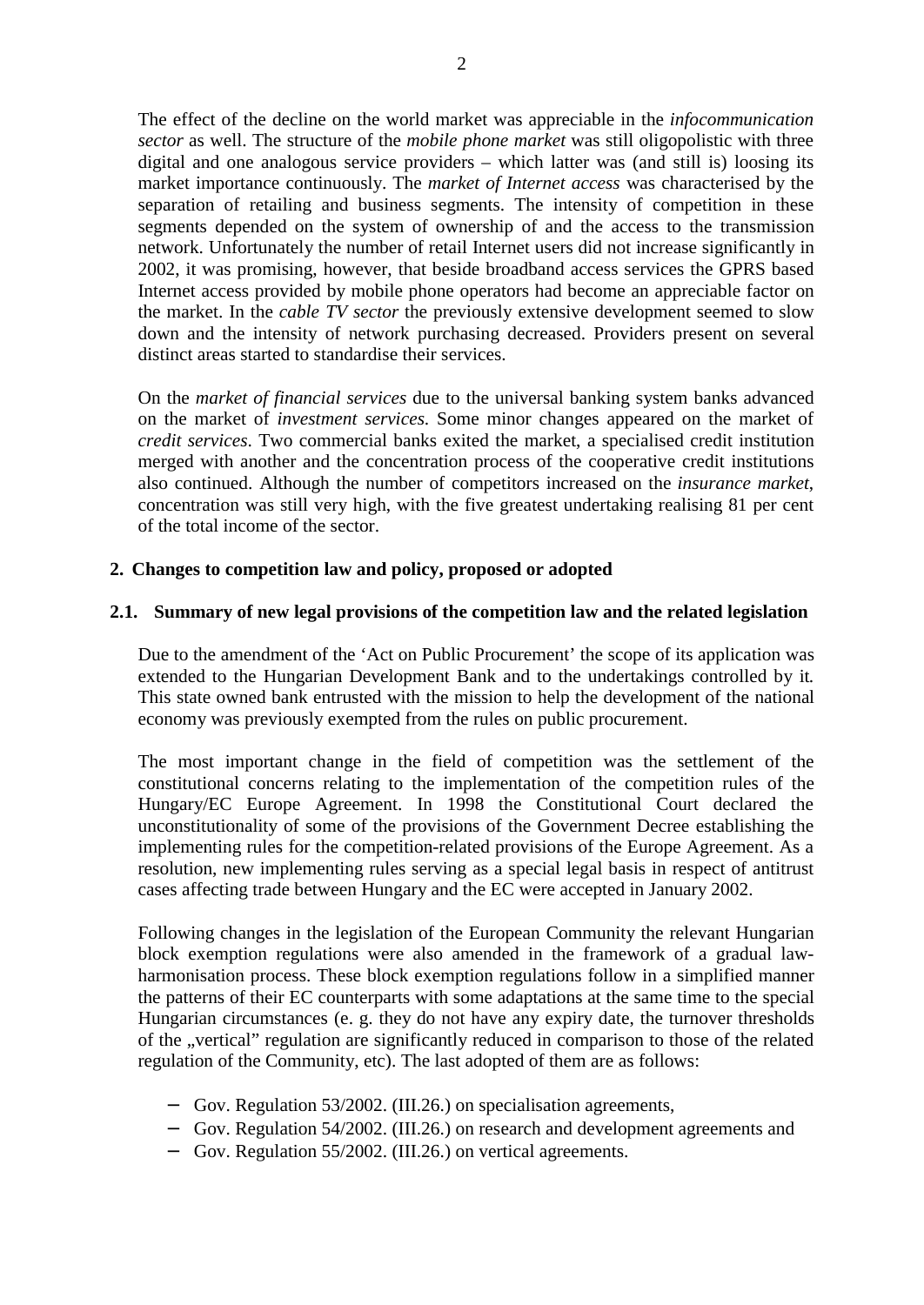All the three government regulations entered into force on 10 April 2002 but allowed a one-year period of grace for the adaptation of the agreements which were exempted under the "predecessor" regulations but which did not satisfy the provisions of the "new" ones.

# **2.2. Other relevant measures, including the publication of new guidelines**

In 2002 the Hungarian Office of Economic Competition (Gazdasági Versenyhivatal – in the following: GVH) started the drafting of a series of notices in order to highlight its policy in certain law enforcement areas. The first drafts of documents as follows have been prepared during the year:

- − guidelines on fining policy,
- − a leniency notice and
- − procedural questions related to merger cases.

The finalisation of these planned notices can be expected in 2003.

#### **2.3. Government proposals for new legislation**

The liberalisation process continued in the sector of energy last year, and as a result the draft of a new Gas Act was elaborated. The opening of the gas market planned for 2004 has not had any impact on market structure so far. As regards the market of electricity, the elaboration of the implementing decrees of the new Electricity Act of 2001 went on too slowly. That delay not only significantly hindered the preparation of the actual or potential actors to market liberalisation starting on January 2003, but it also helped some incumbent actors to keep their strong market positions.

Some professional interest representations argue that as a result of the ongoing concentration in large-scale retail trade of recent years, the big supermarket chains gained such an extent of buyer power vis-à-vis their suppliers – mainly food processing undertakings – and other retail companies that these latter have become to a large extent defenceless. Therefore they urge the regulation of large-scale retail trade. Usually two solutions are proposed: the prohibition of sale below costs and the introduction of certain restrictions regarding contractual practices. The GVH has already examined this question at previous legislation initiatives. However, based on relevant international literature and experiences it decided not to back such legislation. When the issue came up again, the GVH assigned an independent market research company to conduct a survey in this field. The research showed that buyer power was not significant and apart from some striking cases the suppliers were also satisfied with their relationship to the large-scale traders. Taking into account the empirical survey and international experiences, the GVH still firmly opposes the prohibition of sale below costs, which prohibition is deemed to constitute a real danger to competition.

#### **3. Enforcement of competition law and policy**

# **3.1. The institutional and procedural background of the law enforcement**

#### *3.1.1.The competition authority*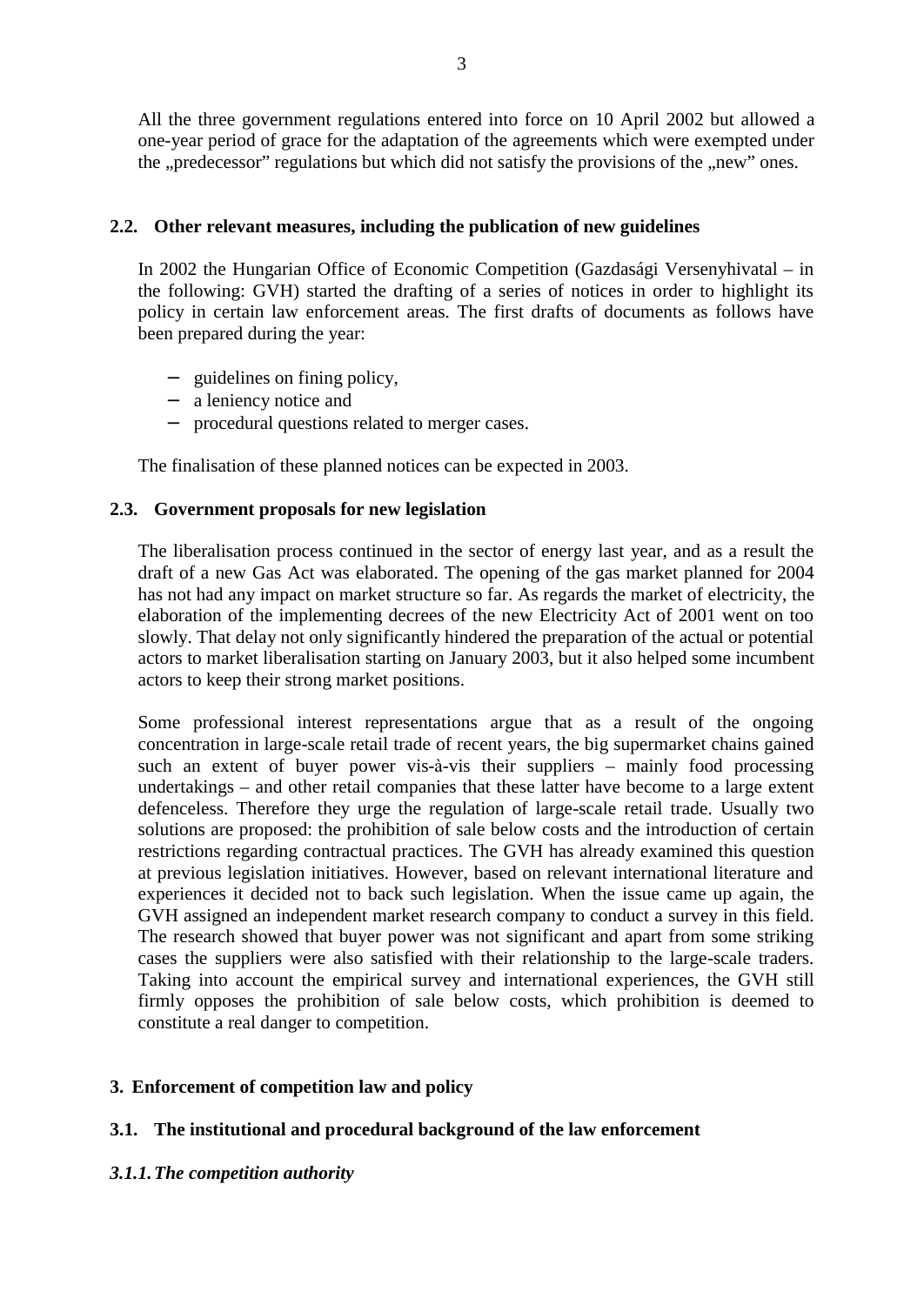The GVH is a public, budgetary institution, which constitutes a separate chapter in the central budget. The GVH reports on its experience gained in the course of its law enforcement practice and issues relating to the development of competition to the Parliament annually.

The President of the GVH is appointed by the President of the Republic, upon the proposal of the Prime Minister. The Vice-Presidents are proposed by the President and appointed by the President of the Republic upon advice of the Prime Minister. One of the Vice-Presidents is the President of the Competition Council (CC), the decision making body of the GVH. The President of the GVH and the President of the CC may issue nonbinding notices/guidelines. Beside the law enforcement in individual cases, the GVH President may initiate investigations of whole economic sectors as well.

#### *3.1.2.Procedural rules*

A case before the GVH may be started upon the initiation of the parties to an agreement covered by the Competition Act, upon the complaint of undertakings or natural persons whose interests are affected by the anticompetitive behaviour of certain actors of the market or upon the own initiation of the GVH based on formal or informal information.

At the first phase of the proceedings initiated ex officio (own initiation and complaints) the investigator of the designated investigating unit evaluates the facts and may close the file without scrutinizing the case if it is clear that no infringement was committed, the complained behaviour does not fall under the Competition Act or it does not affect public interests. In all the other cases the investigator issues a decision on the initiation of the proceedings. Decisions of the investigator about the non-initiation of proceedings can be challenged by an interested party (the complainant) at the Competition Council.

During the investigation, the investigator

- − may enter any of the premises of the party, including vehicles and any land used for the purpose of business activities,
- − may oblige the party or its representative or former representative, employee or former employee to provide information and explanation orally or in writing, or
- − may collect information on the spot in any other way,
- − may make copies of or abstracts from documents and furthermore, for this purpose, take possession thereof for a period of maximum 8 days.

In the course of investigations started ex officio, the subject matter of which is a secret cartel or abusive behaviour, the investigator is entitled to search with a particular purpose and enter to this end on his own the premises of the party and the undertakings having connections with the party, including vehicles and any land used for the purpose of business activities. In the course of investigations of this kind, the investigator is also entitled to enter and search with a particular purpose the premises of any executive official of the party or of any other person who de facto exercises control used for private purposes or privately used, including vehicles and other land. The GVH is bound by professional secrecy.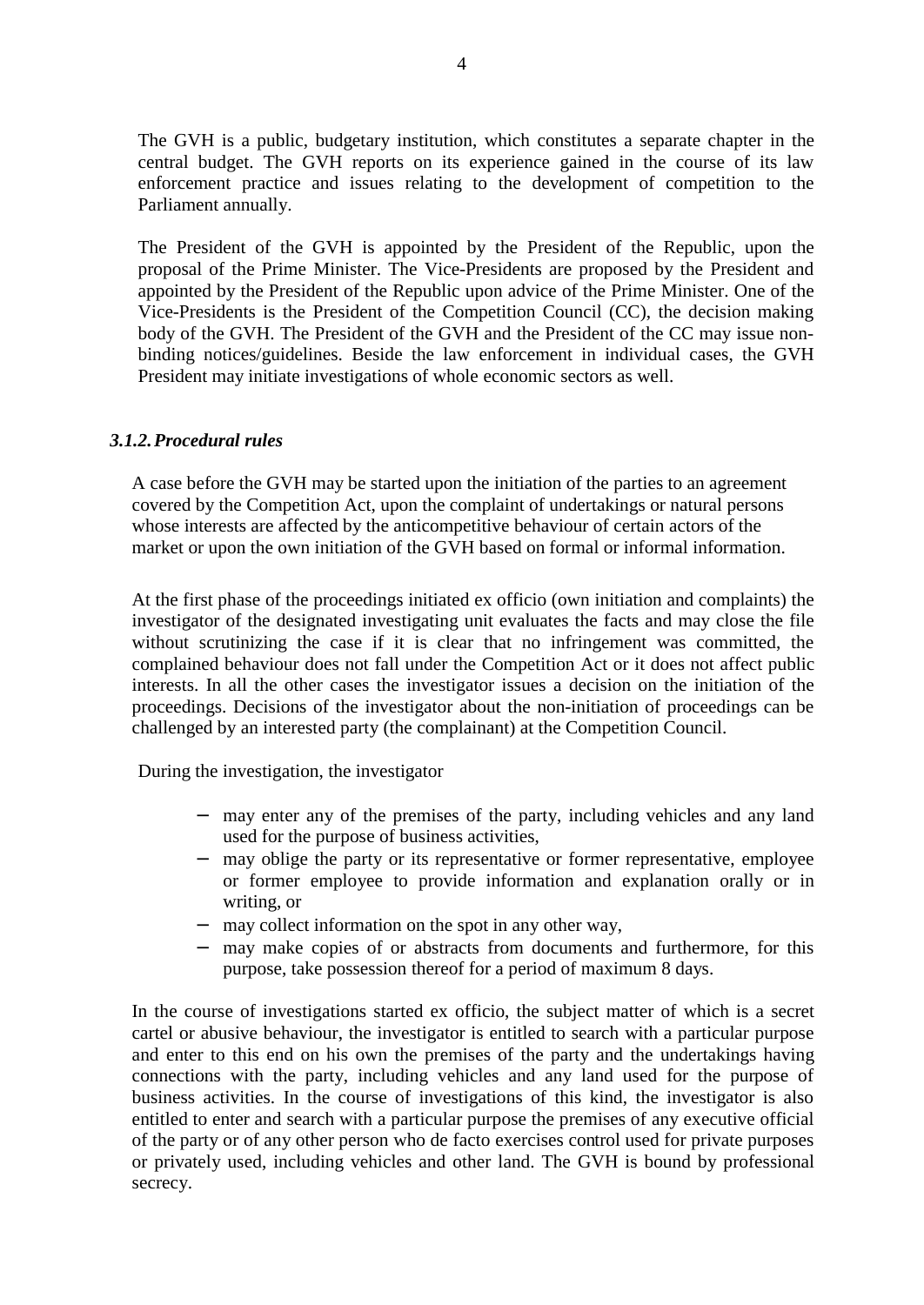After the investigation the investigator issues a report on the case and forwards it to the Competition Council. The report contains the name of the parties, the definition of the relevant market, the evaluation of the facts and presentation of the proofs. The report ends by proposing the termination of proceedings or the establishment of the infringement etc.

The whole text of the Hungarian Competition Act is available in English at the web site www.gvh.hu.

#### *3.1.3.The decision-making process of the GVH*

Decisions in the merits of the case are made by the Competition Council, which is a separate decision-making body within the GVH.

The decision of the Competition Council is mainly based on the report of the investigator and the Council has the right to return the files for further investigations. The Council may adopt interim measures as well. The ultimate decision is reached in or out of trial. The Council may state the violation of the Competition Act, may prohibit the continuation of the conduct which violates the Competition Act, may impose fine on the parties, may oblige them to fulfil certain conditions or obligations or to divest certain assets.

#### **3.2. Law enforcement experiences in 2002**

In 2002 the GVH conducted 174 competition supervision proceedings, out of which 169 ended with a decision of the Competition Council. These proceedings concerned 52 consumer fraud and 117 antitrust cases. The trend of the previous years – slightly decreasing number of consumer fraud cases compared to the increasing share of antitrust cases – continued. Parallel to the slowdown in economic growth, the weight of merger cases within antitrust cases decreased to some extent, while the weight of abuse cases increased and that of anticompetitive agreement cases considerably increased. Of the proceedings that ended with a decision of the Competition Council 65 were initiated upon application and 104 ex-officio. The GVH intervened on 64 occasions via competition supervision proceedings (in 36 consumer fraud cases and 28 antitrust cases), which was twice as many by number as in 2001. The significant increase is due to the number of interventions in antitrust cases. The GVH imposed a fine in 40 cases; these fines amounted to HUF 444.2 million (Euro 1.8 million, USD 1.9 million) contrary to the HUF 73.9 million (Euro 0.3 million, USD 0.32 million) total of the fines imposed the year before. Of the decisions imposing a fine 33 became final – these fines amounted to HUF 338.4 million of which HUF 320.9 was actually paid by the undertakings condemned. This significant rise, in comparison to the figures of the year 2001, shows the end of a "transitory period" of 12 years during which the Competition Council imposed smaller fines on the grounds that undertakings have to get familiar with and adjust themselves to the competition law.

#### *3.2.1.Restrictive agreements*

#### *3.2.1.1. The substantive rules on restrictive agreements*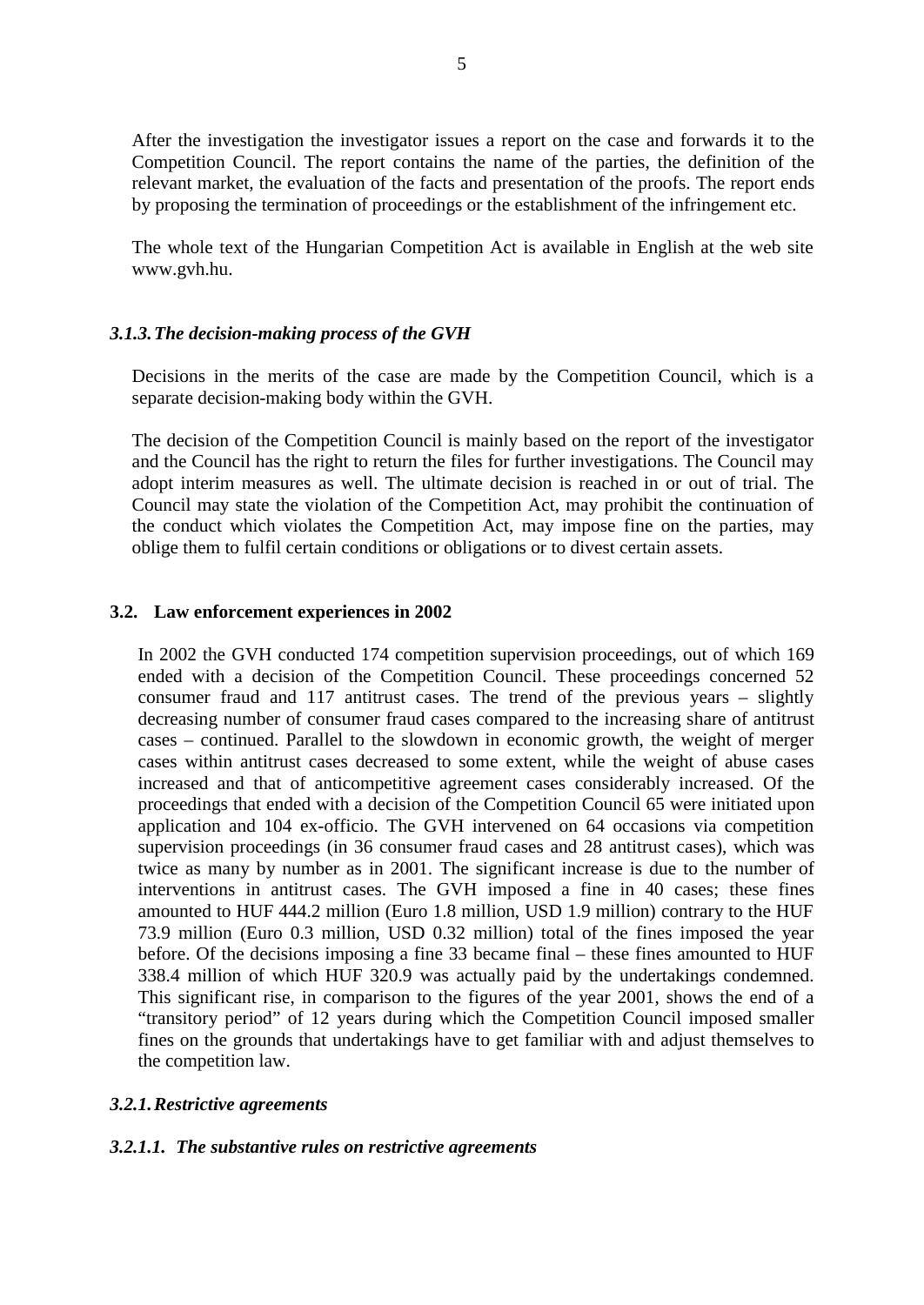- The Act prohibits all kinds of *anticompetitive agreements* (agreements or concerted practices between undertakings and decisions by social organisations and associations of undertakings, which have as their object or potential or actual effect the prevention, restriction or distortion of competition) including vertical-type ones [Article 11]. Anticompetitive agreements are declared by the Act automatically void. Agreements concluded between non-independent undertakings are not covered by this Article and there is also a provision about the *de minimis* principle in the Act [Article 12]. Article 13 defines the notion of *de minimis* agreements, it makes an exception from the prohibition for all restrictive but non hard-core agreements between parties, whose joint market share does not exceed 10 per cent on the market. If the cumulative effect of such agreements is significantly distorting competition, the GVH may revoke the exception granted by the Act.
- The Act empowers the Government to issue block exemption regulations. Although the GVH has no general authorisation to revoke in individual cases the exemption given by such a regulation, but in the case of the above mentioned cumulative effect it may decide that in the future the agreements in question are caught by the prohibition.
- The GVH may, upon notification of the parties, grant individual exemption if the agreement fulfils the four conditions laid down in Article 17 of the Act. These conditions are similar to those of Article 81(3) of the Treaty of Rome. The GVH may impose conditions and obligations on the parties in its exemption decision.
- The parties can apply for a negative clearance of the GVH as well, in which the GVH establishes that the parties' agreement does not fall under Article 11, because it is subject of an exception under Article 13 or falls under one of the block exemption regulations of the Government. The GVH is not bound by its negative clearance.
- Exempting decisions are made by the GVH within 120 days, while in hard-core cartel cases the deadline for making the ultimate decision is 180 days, which can be extended twice by the same period.

# *3.2.1.2. Enforcement*

As regards the enforcement in the field of anticompetitive agreements, the Competition Council made 18 decisions, in ten of which it decided to intervene. It happened in three proceedings initiated upon application, that the Competition Council exempted agreements for a limited period of time, in one of its decisions it attached commitments to the exemption. Of the 13 proceedings initiated ex-officio the Competition Council found in seven cases that an infringement had been committed, it imposed fines (amounting to HUF 182,5 million, Euro 0,74 million, USD 0,79 million) in three cases, accepted commitments in one case, withdrew an exempting decision in one case and in two cases it prohibited the continuation of the conduct examined.

|                             | 2002 |
|-----------------------------|------|
| Restrictive agreement cases | 18   |
| Horizontals                 | 11   |
| Vertical                    |      |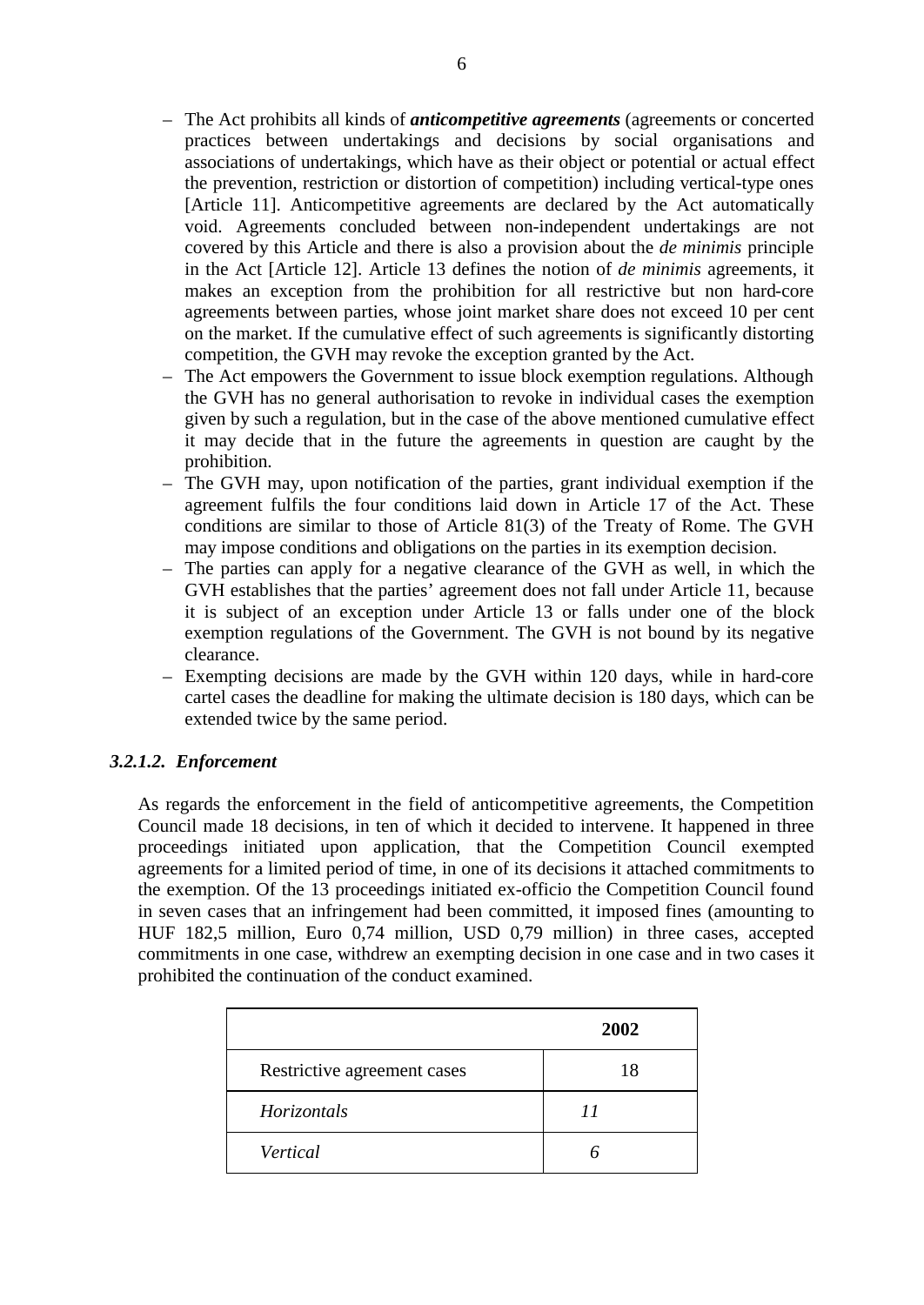| Mixed                       |       |
|-----------------------------|-------|
| <i>Notification</i>         |       |
| Ex officio                  | 13    |
| Interventions of the GVH    | 10    |
| Fines imposed (million HUF) | 182.5 |

In 2002 the "cement cartel" was the most important case of this category of practices. In this case, the Competition Council found an infringement, as the parties to the agreement operated an information system that served for concerting their market conduct. Furthermore, an agreement between the  $BKV<sup>1</sup>$  and some wholesale newsagents is to be mentioned, where substantial fines were imposed as well. The Multipoint-Card cooperation between the OTP, MOL and MATÁ $\dot{V}^2$  and the buyers' co-operative of CBA retailers' network members also belonged to the most significant agreements which were exempted for a limited period of time.

The Competition Council imposed a fine of HUF 150 million (Euro 640.000, USD 684800) in total on Holcim Hungaria Rt. (Holcim), Duna-Dráva Cement Kft. (DDC), BÉCEM Cement és Mészipari Rt. (BÉCEM) and Magyar Cementipari Szövetség (MCSz)<sup>3</sup> for concluding and implementing an agreement on information exchange and abusing their dominant position. The undertakings concerned established an information exchange system called 'monthly database", operated by the MCSz. To assess this information exchange system the Competition Council examined the subject matter of the information exchange, the extent to which that information went into details, the "age" of the information provided as well as the market structure. The information exchange was obviously anticompetitive in so far as it related to future plans and data. However, the provision of data relating to the past may also have been anticompetitive if they were not of historic kind, consequently businessmen with great experience could forecast, based on them, future behaviour of competitors. In certain industries where demand is stable and predictable, even data relating to the past may serve anticompetitive objectives. The Hungarian cement market is highly concentrated and transparent with huge capacity surpluses, furthermore, executive officials know very well each other, as well as the technology, capacity, etc. of the other firms. The regular exchange of confidential data had the object or at least the effect of promoting coordination of market conducts.

The OTP Bank Rt. (National Savings Bank), the MOL Rt. (Hungarian Oil Ltd.) and the Matáv Rt. (Hungarian Telephone Ltd.) asked the GVH for a negative clearance relating to the issuance of Multipoint Card by the parties. The three undertakings entered into an agreement to operate a customer fidelity system. The Competition Council found that the Multipoint Card was not merely a system of fidelity cards of the parties' customers but also a co-branded bankcard with fidelity customer functions for the customers of the OTP. Taking into account the significant market power of the parties the Competition Council found that the Multipoint Card programme would have a rather deleterious effect on

 $\overline{a}$ 

The Budapest Transport Limited

<sup>2</sup> OTP is the leading Hungarian commercial bank. MOL is the Hungarian Oil and Gas Company and MATÁV is the ex-monopolist telecommunications company.

Manufacturers of the cement industry and their association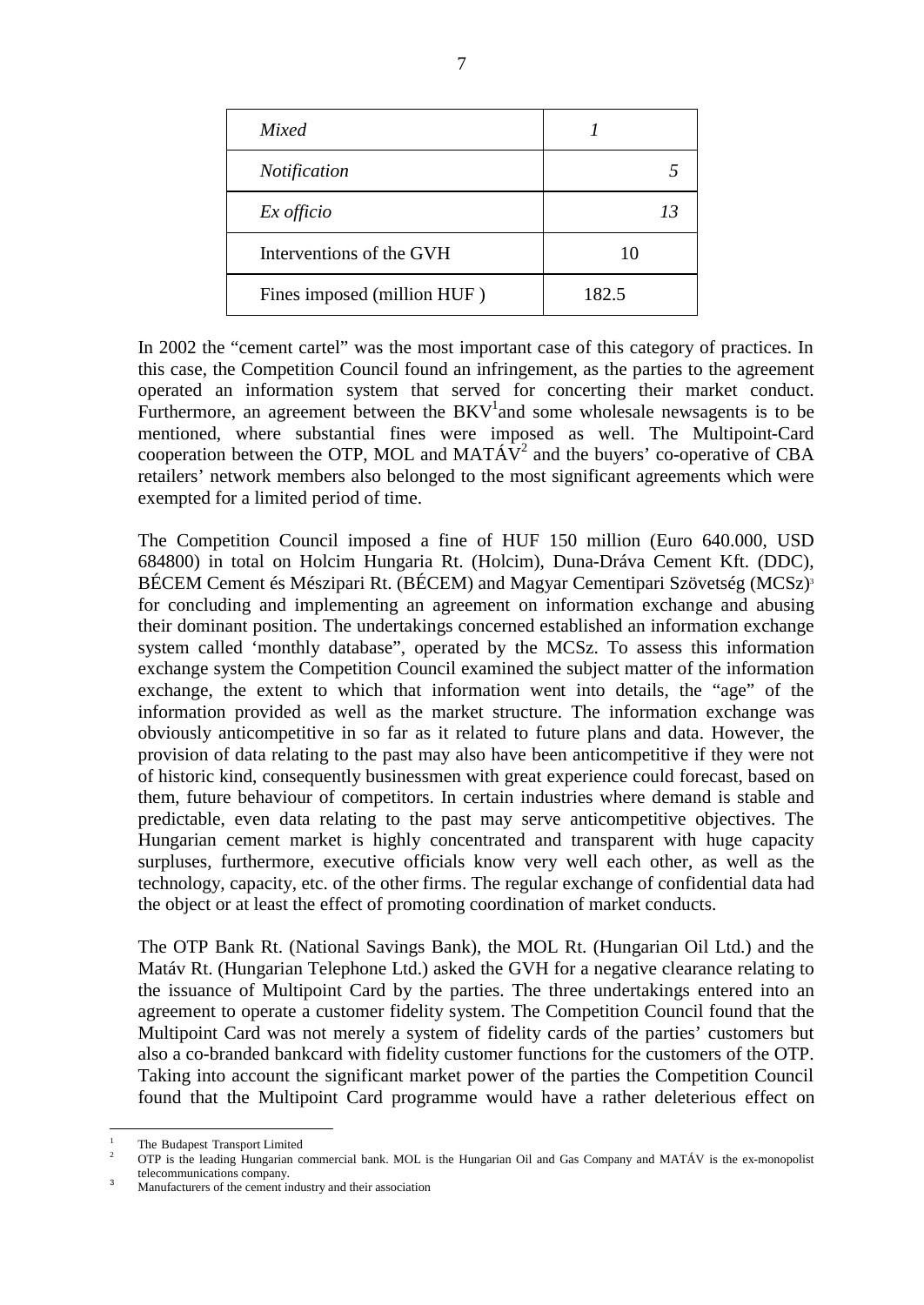competition in the long run. On the one hand for this reason the Competition Council did not give a negative clearance to the agreement. But on the other hand, with the condition that the number of issued Multipoint Cards should not exceed 250.000 an individual exemption was granted to the agreement till 31 December 2004. Furthermore the Council obliged the parties to report on the turnover of the Multipoint Cards and the bankcards in every six months.

The BKV Rt. (Budapest Transport Ltd.), the Hírker Rt., the Buvahír Rt. and the Lapker Rt. (publishers of papers) concluded an agreement in December 2000, according to which the BKV would lend to the other parties some of its news-stands located at the most important stops of the public transportation. The Competition Council found that certain stipulations of the agreement were caught by the prohibition of agreements restricting competition. These stipulations were as follows: firstly the co-lessees had the right of first refusal to enter into the lease agreement for each other's rental property; secondly the lessor undertook that he would not set up new news-stands without the approval of the lessees at the stops where the news-stands in question were standing. The Competition Council prohibited the application of the said stipulations and imposed a fine of HUF 30 million (Euro 122000, USD 130000) on each of the parties.

The Competition Council exempted until 9 April 2003 the exclusive distribution agreements made between Philip Morris Magyarország Kft. (PMHU) and seven tobacco wholesalers (hereinafter: the Agreements). PMHU, the second biggest tobacco manufacturer in Hungary and seven tobacco wholesalers operating in Hungary requested on 29 January 2002 the exemption of an exclusive distribution agreement made between themselves, having regard to the provisions of the Hungarian Competition Act and the Block Exemption Decree No 53/1997 of the Government on the exemption from the prohibition on restriction of competition of certain groups of exclusive distribution agreements (hereinafter: the Decree). Through seven similar Agreements, PMHU divided the whole territory of Hungary between the seven wholesalers without overlaps. The wholesalers were granted exclusive right to distribute PMHU's products in their respective territories. On 9 April 2002, a new Decree<sup>4</sup> concerning the block exemption of vertical agreements in full conformity with a new EC regulation<sup>5</sup> entered into force. Above a market share threshold of 30 per cent, the new Decree did not apply. Therefore, as PMHU's market share was 32 per cent, no exemption could be granted to the Agreements under the new Decree. Nevertheless, the new Decree exempted for a period of one year from its entry into force the agreements exempted by the previous Decree but to which the new Decree did not apply. This was the case for the agreements in question.

#### *3.2.2.Abuse of dominant position*

#### *3.2.2.1. The substantive rules on abusive practices*

In the field of the control of the *abuse of dominant positions* the Act prohibits these kinds of practices in general and in addition to this, it contains some particular prohibitions, like that on excessive pricing practices, discrimination, tying, etc. [Article 21]. The definition of dominance builds on the ability of the undertakings to act

 $\overline{a}$ 

Regulation of the Government no 55/2002. (III. 26.)

<sup>5</sup> Commission Regulation (EC) No 2790/1999 on the application of Article 81(3) of the Treaty to certain categories of vertical agreements and concerted practices, OJ L 336, 29.12.1999.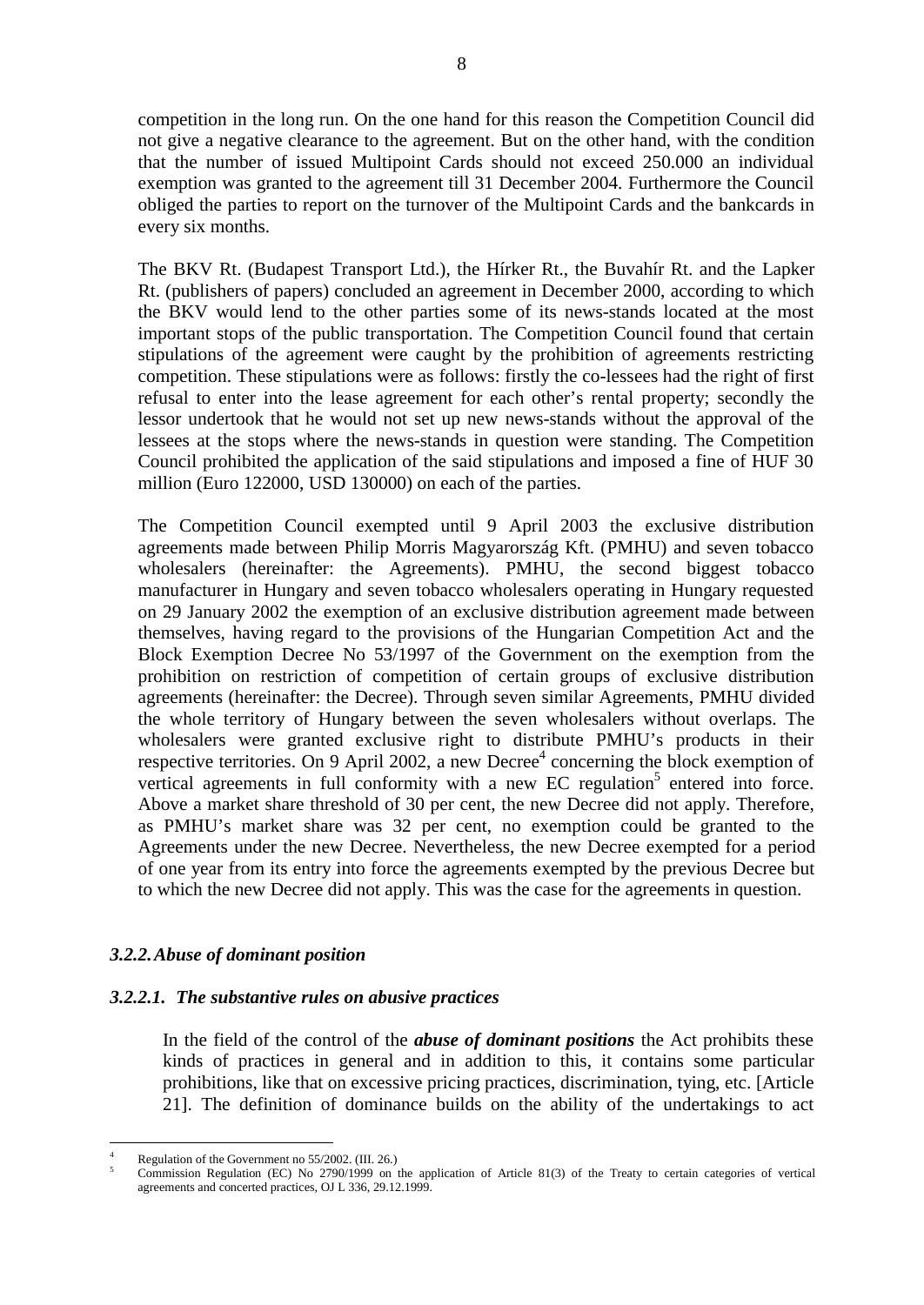independently to a great extent from other market participants [Article 22]. Costs and risks of market entry and exit, financial strength of the undertakings, the structure of the relevant market and market shares are among the factors to be taken into account at assessing the existence of dominance in a particular case. In abusive practice cases the time limit is 180 days for the investigations, which can be extended twice by the same period.

## *3.2.2.2. The enforcement*

In this category of cases the Competition Council made 36 decisions. In 30 cases the existence of a dominant position could be established, and in 15 cases an abuse was also found, therefore an intervention of the GVH was necessary. In 12 cases the Competition Council found a serious infringement and condemned the undertaking, on 11 occasions it also imposed fines that altogether amounted to HUF 218.5 million (Euro 0.89 million, USD 0.95 million). Similarly to the 2001 experiences, the most common complaints related to the excessive price increase of cable TV providers and their policy of determining the content of their programme packages. The dominant position of the cable TV providers could indeed be established in most cases, although an abuse was demonstrated only on four occasions.

|                             | 2002  |
|-----------------------------|-------|
| Dominant position cases     | 36    |
| Interventions of the GVH    | 15    |
| Fines imposed (million HUF) | 218.5 |

Of the proceedings initiated for suspected abuse of dominant position the decisions relating to TITÁSZ and DÉMÁSZ are to be mentioned, where the two regional public electricity distributors in dominant position set entry barriers to their competitors on the market of modernization of street-lighting. The proceedings pursued against the Diákhitel Központ Rt. because of granting student-credit exclusively through the bank Postabank Rt. was terminated.

In September of 2002, the Dél-magyarországi Áramszolgáltató Rt. (hereinafter DÉMÁSZ) was found to have abused its dominant position on the market of services related to streetlighting and was fined HUF 45 million (Euro 183000, USD 196000). DÉMÁSZ is a monopolistic electricity distributor in the region of South Hungary. Although the liberalisation of the Hungarian electricity market have started in January 2003, some related markets, as the market of services related to street lighting (1./ planning, construction and modernisation; 2./ operation; and 3./ maintenance of the street lighting system) was already legally liberalised a few years ago. In this recently opened market the monopolistic electricity distributors are present on their respective territory and occupy a strong position. According to the standpoint of the Competition Council, in the present case it was not necessary to prove that the DÉMÁSZ had a dominant position on the market of street-lighting services. It was sufficient to take into consideration that the undertaking had a significant market share, it had a monopoly on the related market of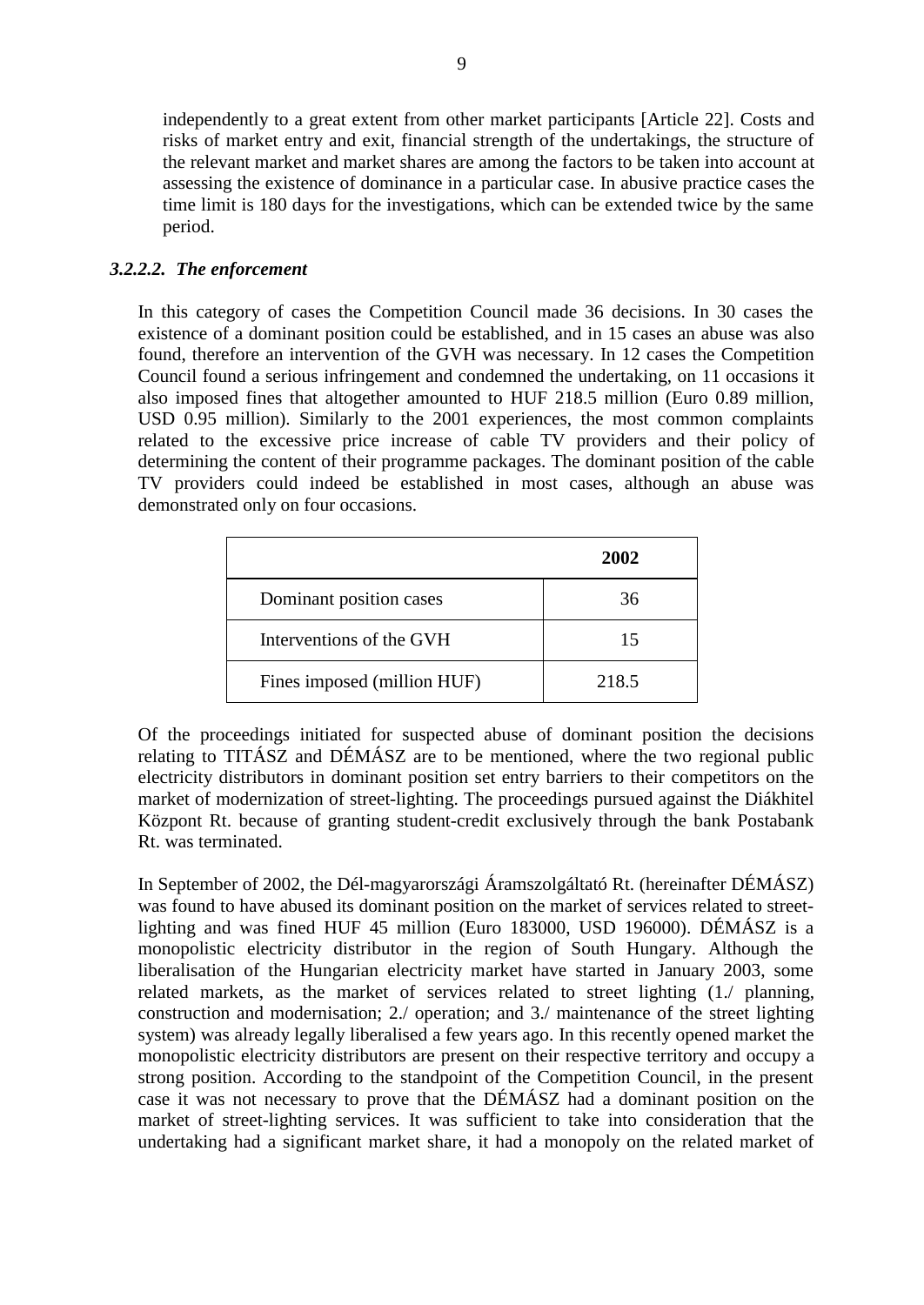electricity distribution and that every market participant was dependent on the DÉMÁSZ in many ways.

The Competition Council ruled that DÉMÁSZ abused its dominant position by:

- making its consent to the modernization plan of street-lighting dependent not only on technical or security aspects, but also questions relating to the ownership and operation of the system. This behaviour not only caused significant delays to modernisation but also put the other party in an unfairly difficult situation during negotiations,
- giving its consent to the modernisation of the street lighting system only in the event if the old lamps were purchased by the company that intended to take part in the modernization of the street lighting,
- unreasonably hindering the conclusion of contracts necessary for the operation of the modernised street lighting system,
- − offering electricity and repairing eventual faults under terms and conditions that were more favourable than its general conditions to municipalities. DÉMÁSZ had been charged with the modernisation of street lighting, and it did not offer these favourable conditions to municipalities, which assigned the same task to other companies. This was a discriminatory behaviour,
- − concluding with certain municipalities long-term contracts on providing all the services related to street lighting with penalty provisions that impeded or at least limited the municipalities' possibility to purchase as eligible customer electricity for street-lighting from other distributors after the liberalisation.

Another case raised similar questions and was dealt with by the GVH in parallel with the DÉMÁSZ case and the decision was taken on the same day. In that case, another regional electricity distributor, the Tiszántúli Áramszolgáltató Rt. (TITÁSZ) was found to have similarly abused its dominant position and was fined HUF 65 million (Euro 265000, USD 283000).

Based on a statutory measure a special student loan system was introduced in Hungary. The organizing institution of this loan programme was the Diákhitel Központ Rt. (DHK – Student Loan Center). The loan was accessible only through one of the Hungarian banks, namely Postabank Plc. The question, which arose in this particular case, was whether the fact that the loan was accessible only through Postabank constituted an abuse of dominant position. After having given special attention to the legal background of the programme the Competition Council took the position that the service offered by the DHK could not be regarded as a market product. In the view of the Competition Council the relevant product market was the market of loans for students. The disbursement itself was not a separate market as Postabank held a merely assistant position and the loan in fact was marketed by DHK. Furthermore, the Competition Council noted that the DHK was not an "undertaking" for three reasons: firstly it was established for the fulfilment of a specific public utility goal, secondly it operated under governmental regulation and surveillance, and thirdly it had rights similar to those of the public authorities. Therefore, the possible competition lessening or distorting effect of the disbursement on the market of keeping bank accounts was not investigated by the Competition Council. All in all, it was a fact that the DHK – as a state owned company – did not have the power to decide about the opening of accounts at Postabank. Accordingly the Competition Council found the case was not one to be assessed under the rules of the competition law. Hence, it terminated the proceedings.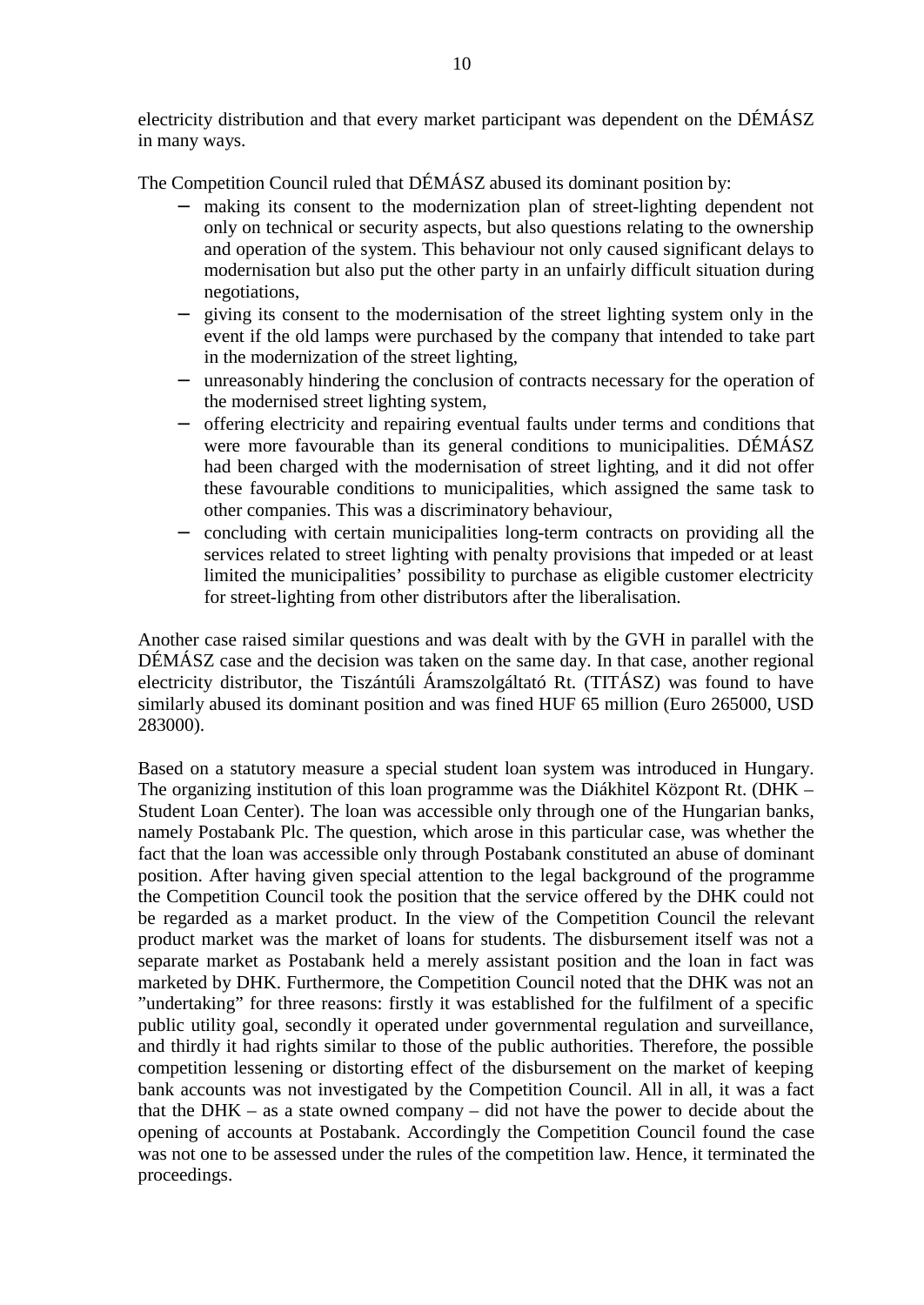The Competition Council found that Gyertyaláng Kegyeleti Szolgálat Temetkezési Kft (Candlelight, hereinafter Gyertyaláng) has abused its dominant position by setting excessively high prices for the funeral services in the cemetery of Ócsa, therefore it fined Gyertyaláng HUF 1 million (Euro 4000, USD 4350). The Act on cemeteries and funerals states that cemeteries may be owned either by municipalities or churches, and that the owner has the obligation to ensure the maintenance and the operation of the cemetery. The operator of the cemetery should provide without discrimination the funeral parlour, storage and refrigerator facilities to other funeral operators. The owners of the cemetery of Ócsa, four churches, concluded an agreement with Gyertyaláng concerning the operation of the funeral parlour and the cemetery itself. According to the agreement Gyertyaláng was entitled to cover its costs by the service fee and was obliged to build a new funeral parlour, which would be transferred to the owners of the cemetery after the expiry of the agreement. Under the agreement, it was not excluded that relatives of the deceased arrange the funeral with the help of other funeral operators. In 2001 there were only 7 occasions that a different funeral operator organized a funeral in Ócsa. Gyertyaláng invoiced altogether around HUF 90000 (Euro 365, USD 390), including HUF 40000 (Euro 160, USD 175) for the use of the funeral parlour, in the case of third party operators, while for the own funeral service it charged a so called complex fee of a considerably lower amount not individualizing different items. During the proceedings Gyertyaláng argued that the HUF 40000 was calculated by the payback period of the investment, which was 7 year long due to the fact that the agreement would expire in 7 years although the amortisation period would justify only 16-17 years. According to the view of the Competition Council Gyertyaláng operated on two markets, which were connected. On the market of cemetery operation as a result of the agreement Gyertyaláng was the only market player, while on the market of funeral services it competed with other funeral operators. Each funeral operator had to turn to Gyertyaláng in order to have access to the facilities of the cemetery if they wanted to be active on the latter market. By abusing its dominant position on the market of cemetery operation, Gyertyaláng could extend its dominance to the second market. The Competition Council found that Gyertyaláng created without justification disadvantageous market conditions for its competitors.

#### *3.2.3.Mergers and acquisitions*

#### *3.2.3.1. The Hungarian M&A regime*

Concentrations must be notified in advance if they reach certain turnover thresholds. Concentrations among non-independent undertakings are not subject to authorisation. Temporary acquisitions by financial institutions do not fall under the scope of M&A control. Dominance test forms the basic assessment criterion: the authorisation of a concentration may not be refused if it does not create or strengthen a dominant position, does not impede the formation, development or continuation of effective competition on the relevant market or on a considerable part of it, or if the concomitant advantages outweigh the concomitant disadvantages [Article 30]. The GVH may impose obligations or conditions on the parties or may decide about the divestiture of certain assets. The GVH may apply the same provisions if the parties failed to apply for authorisation and the authority may not have authorised the transaction [Article 31]. The investigation has two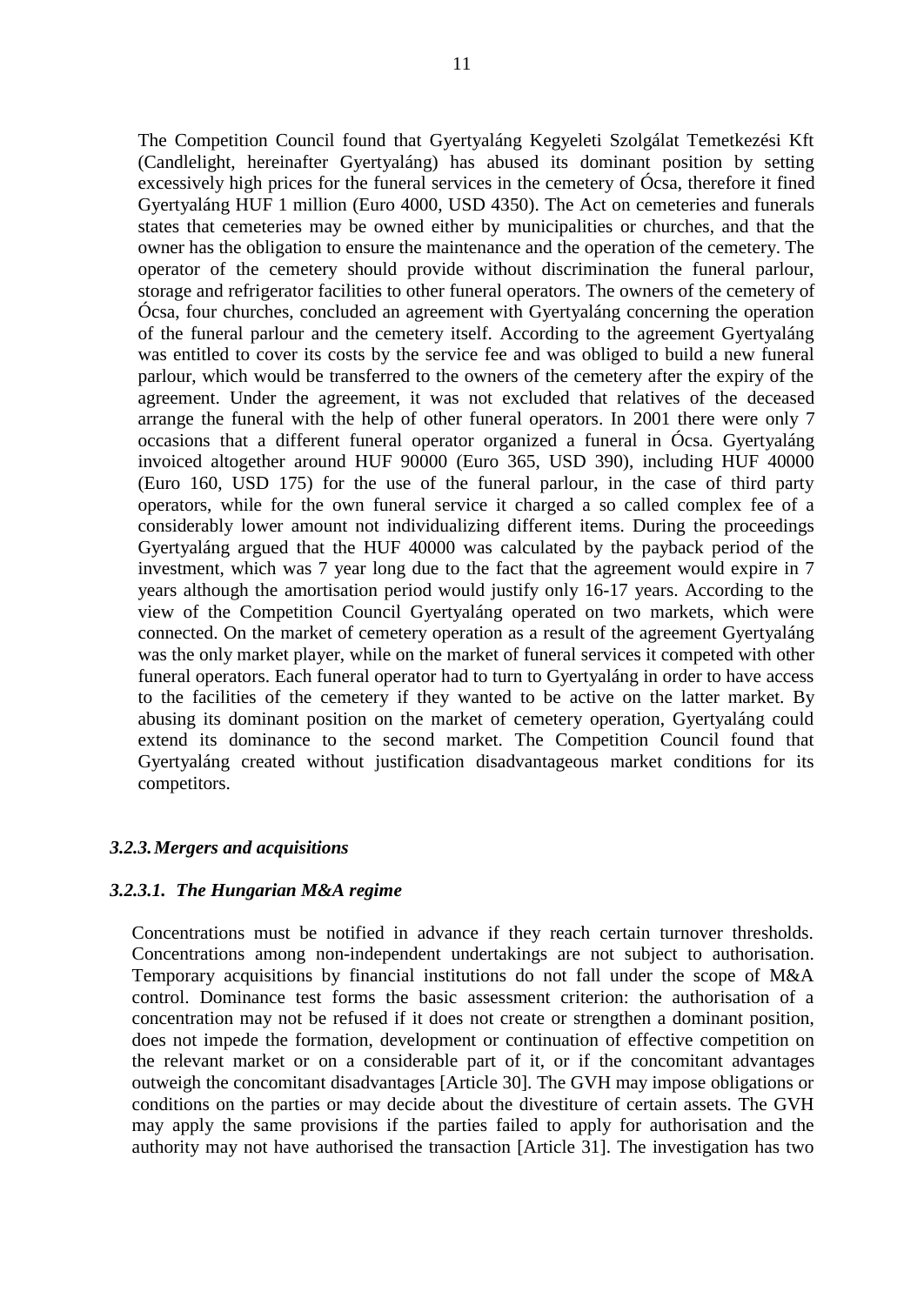stages in concentration cases. In complex cases the decision is reached by the GVH within 120 days while in the simple ones this deadline is only 45 days.

## *3.2.3.2. Enforcement*

In this field 65 final decisions were taken by the Competition Council: in 60 cases the decisions were made upon application of the undertakings concerned and in 5 cases the proceedings were started ex officio by the GVH because of suspected failure of submitting an application for authorisation in due time. In 59 of the 60 cases decided on the merits, an authorisation was granted by the Competition Council, where in two cases the authorisations were subjected to conditions and in one case to obligations, consequently an intervention by the GVH occurred in three cases. (In a further case the proceedings was terminated.) In the ex officio proceedings the suspicion mentioned above was proved in three cases. In one case in which the law relating to undertakings connected to credit institutions was interpreted the first time at all, the GVH refrained from imposing fines. In two other cases, however, fines amounting to HUF 1.6 million (Euro 6500, USD 7000) as a total were imposed. Because of failure to observe the time limit set for submission of the application for authorisation fines were imposed in eight cases in a total of HUF 8.2 million (Euro 33500, USD 35600). The mergers having the most significant influence on the market structure were carried out in 2002 in the energy, cement and pharmaceutical industry and on the telecom market.

|                             | 2002            |
|-----------------------------|-----------------|
| Merger cases                | 65 <sup>6</sup> |
|                             |                 |
| Horizontal                  | 51              |
| Vertical                    |                 |
| Mixed                       | 10              |
| Notified                    | 60              |
| Ex officio                  | 5               |
| Authorised                  | 59              |
| Not subject to notification |                 |
| Notification withdrawn      |                 |
| Conditional authorisation   | 3               |
| Fines imposed (million HUF) | 8.2             |

In the Südzucker case, as a result of the acquisition of Financiere Franklin Roosevelt S.A.S. by Raffinerie Tirlemontoise S.A., Südzucker – having controlling rights over the latter – would have acquired a 50 per cent ownership also over Eastern Sugar BV. (99,7 per cent owner of the Hungarian sugar factory Kabai Cukorgyár Rt). However, Südzucker had already had indirect control over another Hungarian sugar firm, Magyar Cukor Rt. (Béghin Say, the third market participant on the Hungarian sugar market controlling three sugar plants, was not concerned by the planned transaction.) In its decision the Competition Council found, that the Hungarian sugar industry was in a tight oligopolistic situation already before the planned transaction would have been carried out. It was

 $\overline{a}$ 6 For an explanation of the figures see the text above.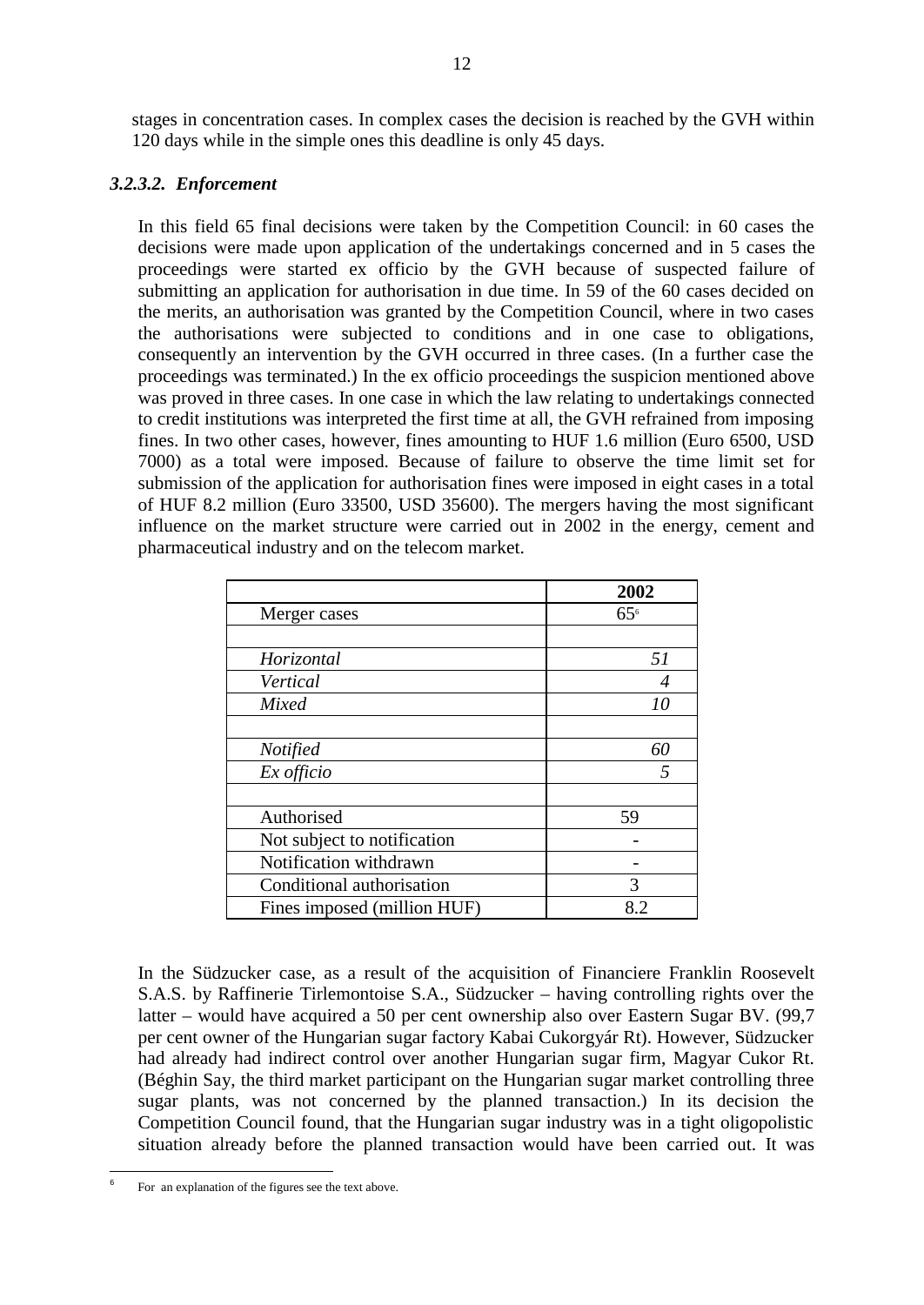stated, that the transaction would have created an even tighter structural relationship between Magyar Cukor Rt. and Kabai Cukor Rt, i.e. between two of the three Hungarian market participants. Consequently, the strengthening of the joint dominance of the two remaining market participants might be expected to strengthen the ability of the firms of the duopoly to use their market position by harming the consumers' interest, e.g. by increasing or by maintaining the high level of their prices. So, the Competition Council attached a condition to its authorisation: it was ordered that Südzucker had to sell Eastern Sugar BV to Tate & Layle Plc, its other 50 per cent owner.

In the field of the chemical industry the acquisition by **Bayer AG** of **Aventis Crop Science Holding SA** was cleared by the Competition Council with the precondition that Bayer AG would sell its Metamitron (Goltix) branch within six months of receipt of the decision. This commitment of Bayer was in line with its commitment to the Commission, where the Commission required sale of the whole European branch of Metamitron insecticide business inclusive the Goltix trademark. This eliminated the anticompetitive effects of the strengthening of the dominant position. Bayer AG met the condition.

#### *3.2.4.Consumer fraud*

#### *3.2.4.1. Substantive rules*

The Competition Act prohibits *the unfair manipulation of consumer choice* and as such the deception of consumers and the application of business methods, which restrict without justification the freedom of choice of consumers. Deception is presumed in particular, if false declarations are made about the essential features or the price of the goods, the information given about factors related to the sale of goods is or may be deceptive or a product does not meet the legal or usual requirements for such goods. The Office's aim is to ensure that consumers are sufficiently informed on the product or service offered, which not only protects the consumers' interests but also serves indirectly the protection of competition. It should be noted, however, that the GVH is competent only in the event that a larger group of consumers is concerned and not in cases affecting only individual (personal) interests.

#### *3.2.4.2. Enforcement*

Although the importance of such cases decreased substantially over years, these cases still form a significant part of the proceedings of the Office, in 2002 they represented almost one-third of the case-related workload and 52 final decisions were made by the Competition Council in this category of cases. In 36 cases of the 52 an intervention of the GVH was necessary because of the infringement of law and in 17 of these interventions the Competition Council imposed fines in a total of HUF 35 million (Euro 142000, USD 152000). Compared to the previous years the amount of unlawful information and advertisements concerning goods maintaining and/or recuperating human health and claimed to be "panacea" in the fight against serious diseases increased. The infringements of law in the form of providing misleading information by time-share undertakings as well as about campaigns, rebates and competitions of retail chains were present in 2002 too. It is to be noted, however, that the number of infringements of this kind has decreased in the past one-one and a half years and also their gravity has clearly showed a decreasing tendency.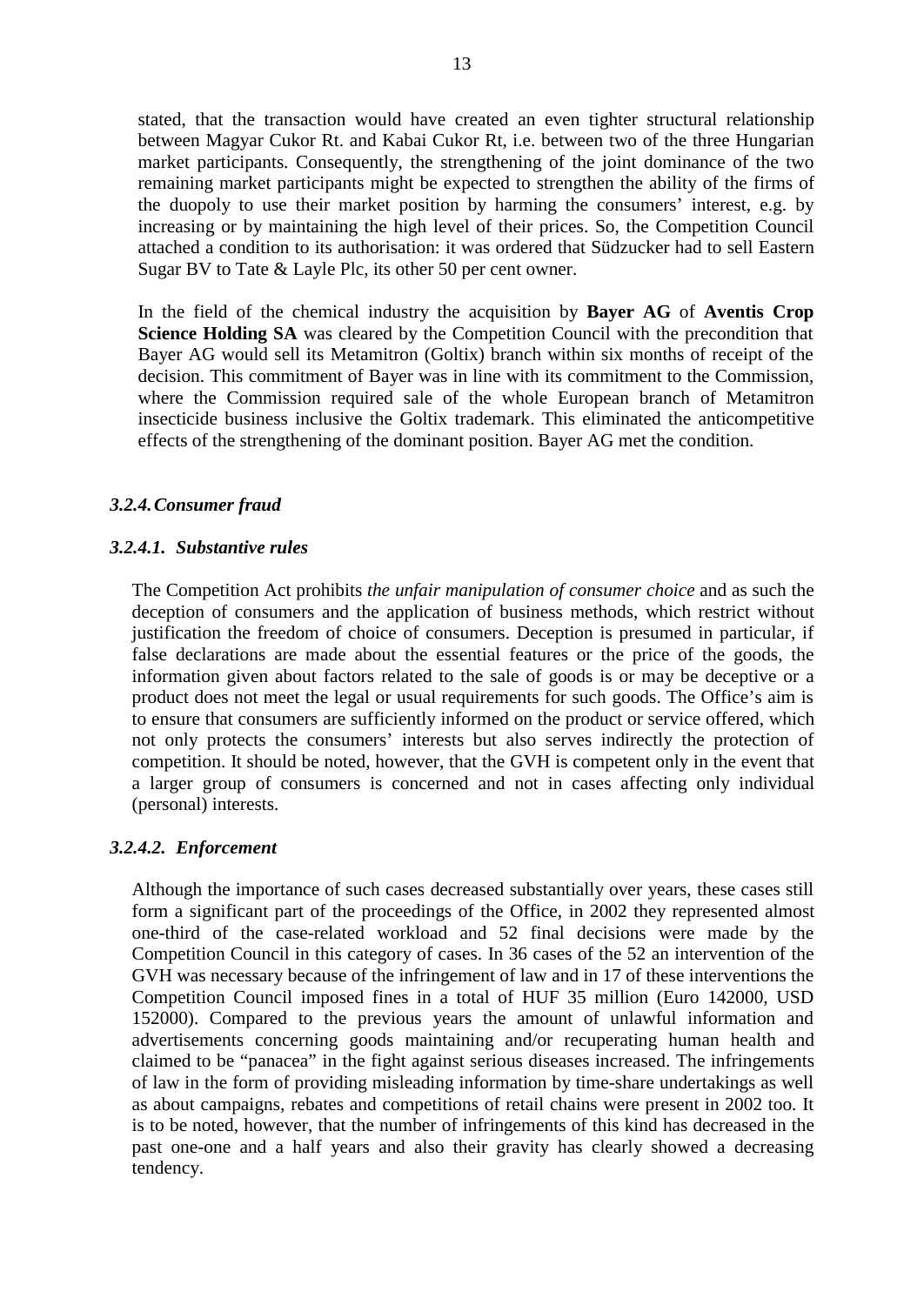|                                | 2002 |
|--------------------------------|------|
| Consumer fraud cases           | 52   |
| Interventions of the GVH       | 36   |
| Cases where fines were imposed |      |
| Fines imposed (million HUF)    | 35.0 |

Similarly to the previous years, in 2002 there were three typical areas of misleading practices. The "traditional" timesharing cases forms one category of these returning practices – in spite of the consequent decision making practice of the GVH, there was a case of this kind also in 2002**. Proinvest 2001 Kft.** and four other undertakings – two of which have already been subject to similar investigations of the GVH before – failed to inform their potential consumers about the possibility to have discount on the services, did not give sufficient information about the price-setting of weekly fees for visiting holiday resorts, all in all they created a false impression of especially advantageous business. This practice might have discouraged the consumers from exercising their right to terminate the contract, since the clauses about the deposit and penalty did not mention the fact, that consumers using their rights to terminate the contract would not be penalised. The information on how the annual modification of fees to be paid for the use of the holiday resort facilities were also misleading and false, stating that consumers have the right to participate in the decision-making about this issue. The Competition Council imposed fines in a total of HUF 10 million (euro 40800, USD 43500).

Typical means of consumer fraud are the advertisements targeting a specific audience (e.g. ill people), where the average consumer's view depends on the effect of the advertisement in question on the reasonably thinking member of that group. These advertisements are usually about "medical products" that cure basically every type of illness; which is so to say a miracle. The solid proof is always missing in these advertisements. In the case of **Nap kristály Flavin 7** (fruit based aliment) the Competition Council imposed a fine of HUF 3 million (EUR 12250, USD 13000) on the company, which supplied this product. According to the label the product, without being a medicine, was an aliment-supplement, which had the effect of preserving health, furthermore it was anti-allergic, good for the cardio-vascular system and against cancer. The deception was conducted over a rather long period. The company was ordered to publish corrective announcements in two daily newspapers.

The price plays an important role in the decision-making process of the consumers. For this reason rebates and discounts are very common means of competition on the market. Advertisements on huge discounts are present day-by-day in the throw-aways of the large scale retail traders. The Competition Council imposed a fine of HUF 5 million (euro 20400, USD 21700) on **Tesco Globál Áruházak Rt.** (case No Vj-184/2001) because the said company marketed a bicycle of a much worse quality compared to which was advertised in it's throw-aways. As the effect of this advertisement the gouged consumers purchased other products of Tesco, which is likely to have resulted in some further injuries of consumers' interests.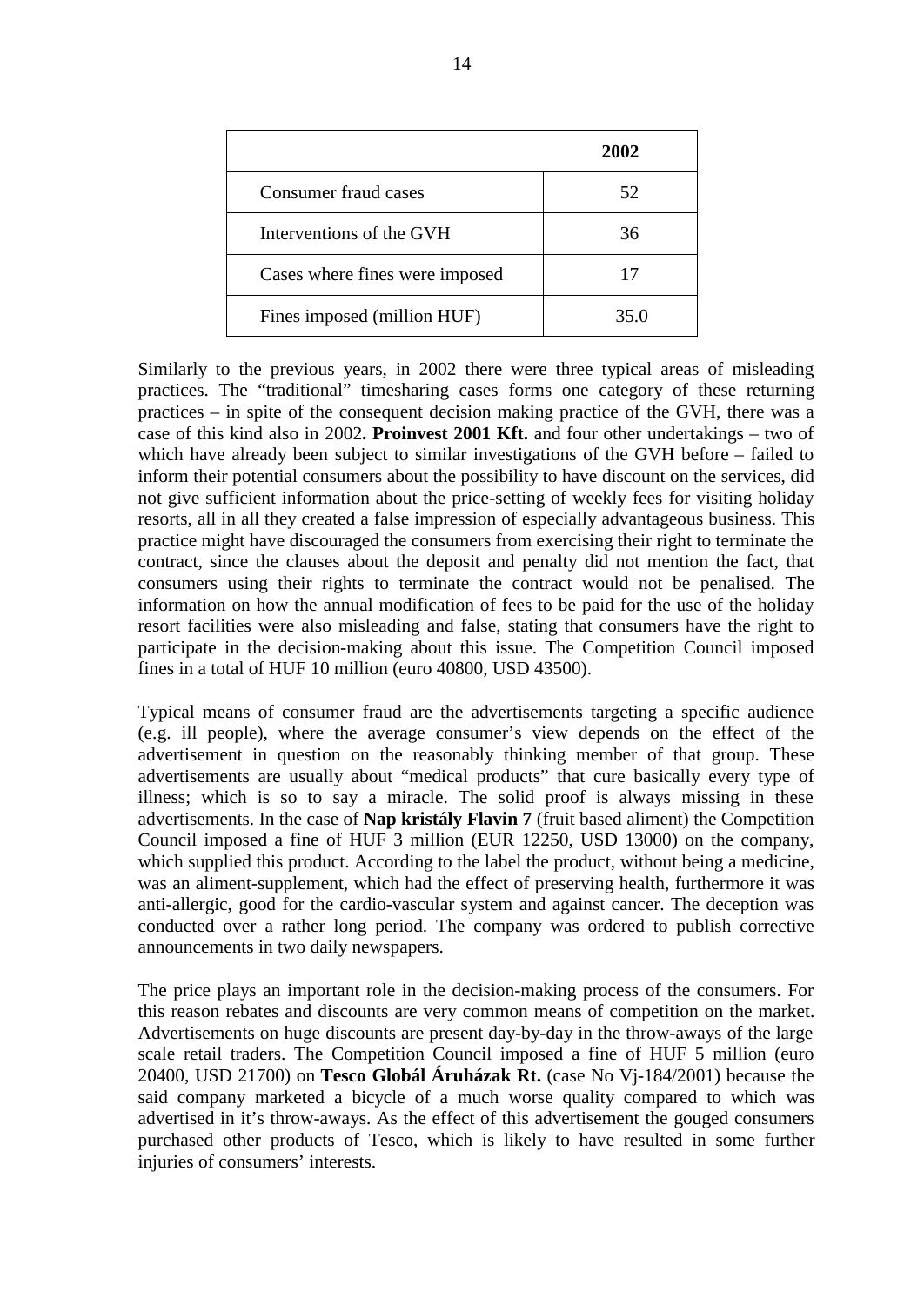#### **3.3. Summary of the court activities**

In parallel with the increase of the number of GVH interventions, in 2002 the proportion of **cases appealed before courts** increased compared to the figure of 2001. As in the preceding year, around half of the condemning decisions were brought to courts, while only every fourth or fifth decision terminating the proceedings was appealed by the complainant. In 2002 only one of the Competition Council's decisions was overruled by the first instance court and two further by the second instance court. Besides, the fines were reduced on one occasion by the first instance court and on four by the second instance court. Courts are also entitled to annul the Competition Council's decision and order new competition supervision proceedings. During the last year the first instance court passed such an annulling judgement on five occasions. Four of these cases were appealed by the GVH (the outcome is not yet known), and one case was reinitiated. On the other hand, the fact that the legal basis applied by the Competition Council is rarely modified by the court shows that there was a harmony between the courts and the GVH, like in the previous years.

#### **4. The role of the competition authority in the formulation and implementation of other policies, e.g. regulatory reform, trade and industrial policies**

#### **4.1. Effects of state interventions**

Regulatory interventions by the state did not have substantial effects on market processes in 2002. To some extent this was the result of the less intensive regulatory activity, which could be attributed to the fact that there were elections in 2002. The law approximation process went on to make the Hungarian undertakings getting accustomed to the competition and operational conditions existing in the European Union, since all these conditions would prevail after the accession. In 2001 the main elements of the role of the state were determined by the Széchenyi Plan (national venture incentive project). Since for 2002 the resources of this project were exhausted, moreover social measures got priority among the goals of the new government and the governing political will also changed, the supportive methods influencing directly the investment decisions of undertakings and the preferential treatment for SMEs against large scale businesses lost their importance.

An improvement of the competitive conditions can be expected as a result of the planned sale of two important players in the financial sector (FHB Land Credit and Mortgage Bank Ltd. and Postabank Plc. – both will be sold in 2003). There has been a further positive development in this sector, namely replacing the earlier exclusivity granted to Student Loan Center offering loans through the Postabank Plc., from February 2003 this can be done through the accounts of any Hungarian credit institutions.

In the telecommunications sector the expiry of the exclusivity clauses in the concession contracts concluded for telecoms services was the most essential change. However, the sometimes too high expectations of the small consumers regarding the market opening proved to be unfounded. Large consumers could benefit from the changes in an indirect way (price decreases, wider choice possibilities) – after all these had some positive effects also for the general public. The results were modest due to the negative consequences of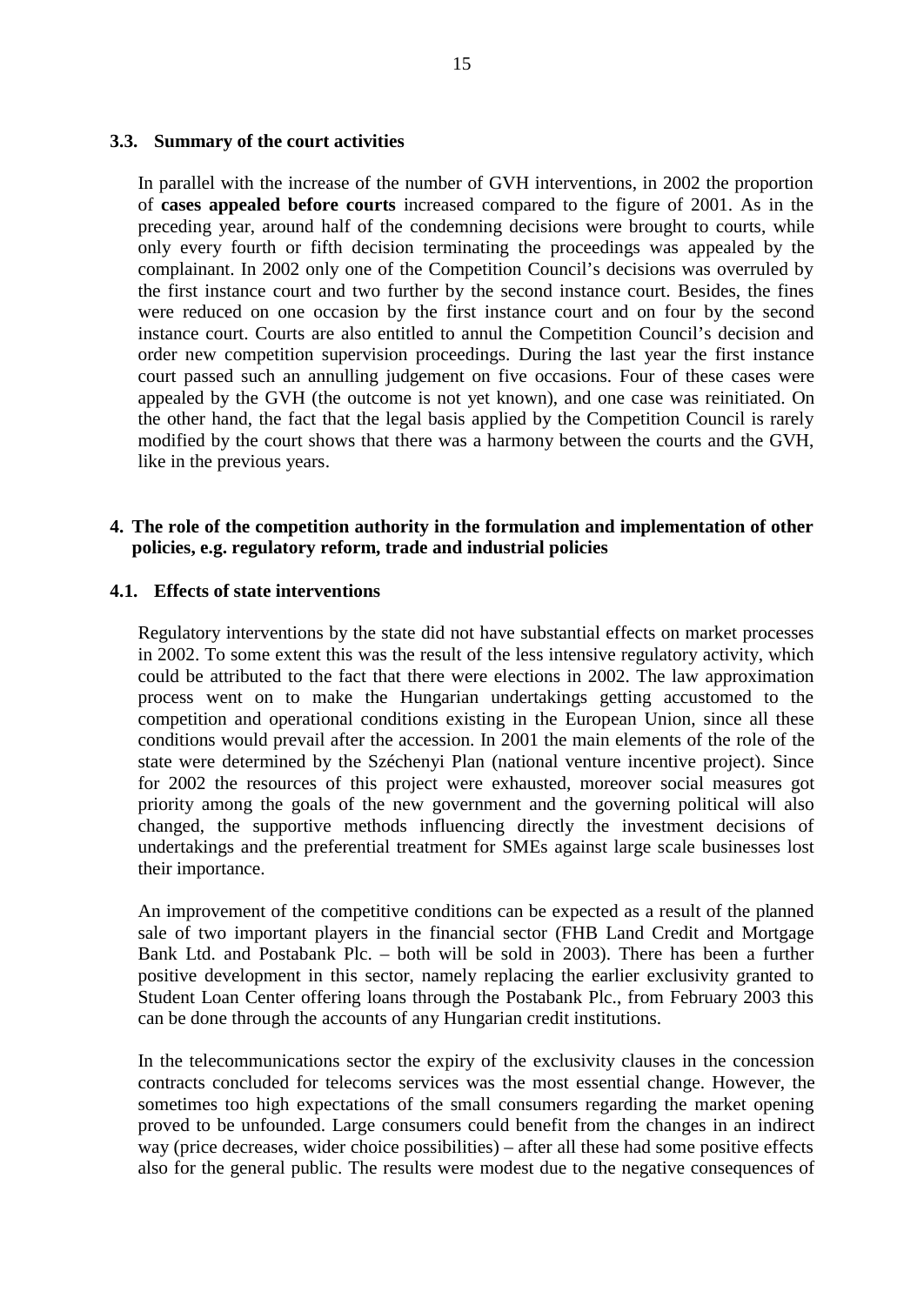the recession that begun in 2000 and 2001, in addition to this, there were also some failures committed by the legislators and law-enforcers. The regulatory environment was unable to create an appropriate background for a regulatory intervention, which could have been adjusted to market circumstances. In certain cases the regulations were overly rigid, contained inflexible framework and this phenomenon did not allow interventions which could have served the interest of the market taking into account the existing circumstances.

## **4.2. Competition advocacy**

During 2002 in the framework of its competition advocacy the GVH gave its opinion to more than 200 submissions and draft bills/regulations. Similarly as in the earlier years also in 2002 the main endeavours of the GVH were to avoid excessive barriers restricting the competitive markets by state interventions and to find the appropriate solutions proportional to the planned regulatory aims (e.g. the regulation of insurance services, and the regulation of law-exhaustion or IPRs, etc.). In respect of sectors which can be characterised by a limited level competition or market failures, the GVH's comments aimed at increasing the success of the justified regulatory interventions and the advocacy of the GVH was directed towards the initiation of or calls for the elaboration of wellprepared professional solutions which could result in efficiency pressure (e.g. agricultural regime, legislation aiming at the liberalisation of the sectors of electric energy, gas, health care services, etc.). The problems of impartial competitive behaviour of the state and municipalities stemming from the Janus face of these institutions (they are public regulatory bodies on the one hand and owners of state properties on the other hand) raise concerns repeatedly. There are also returning debates concerning the setting of service/management fees for organisations having special and exclusive rights (to some extent these debates are about the VAT obligation of these services – sometimes the situations lack the conceptual solution).

In 2002 the GVH looked for the possibilities of further developing competition culture, by widening knowledge of the society about competition law. The Office attaches special importance to its activity devoted to the education of and discussions about competition law and policy in universities and on scientific fora. Some of the GVH's staff members held regular competition law courses in universities. Lectures for interested professional groups are organised regularly. Communications and publications by staff members of the GVH on issues of competition policy are quite frequent.

The institutionalised co-operation of the GVH has been extended and made more intensive mainly with the regulatory authorities (Hungarian Energy Office, Communications Authority, Communication Arbitration Committee, Hungarian Financial Supervisory Authority), furthermore the GVH keeps regular connection with interest groups of undertakings as well.

The preparation for the EU membership continued during the year of 2002. The basic aim of this process is to make the GVH suitable to meet all the conditions and criteria, which are set by the Community institutions to the competition authorities of the Member States. In addition to the preparation for membership the GVH's international relations had two main directions in 2002, namely the co-operation with the US competition authorities and with the competition authorities of the South-Eastern European countries became more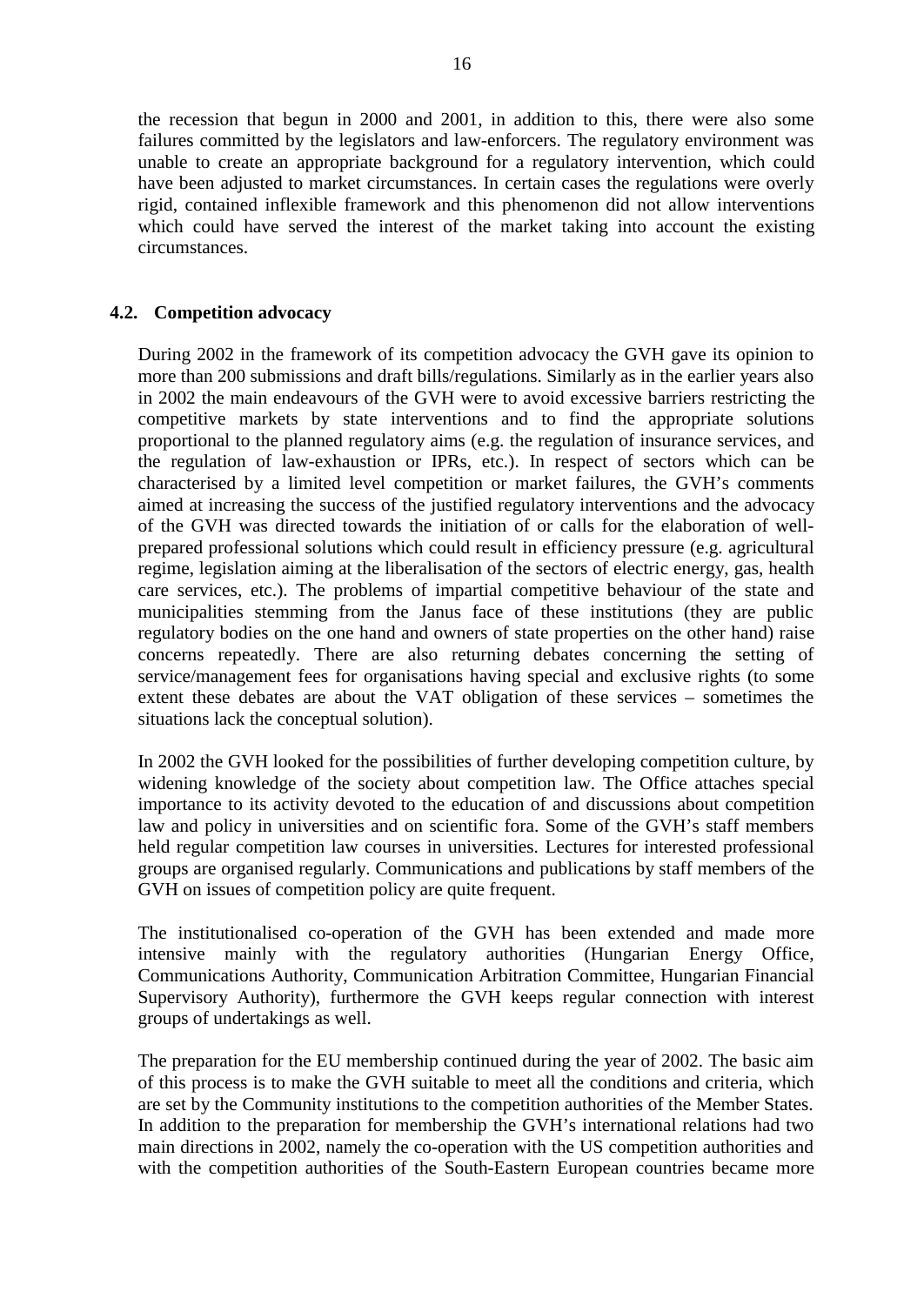intensive. In this latter framework the GVH had the possibility to share its experience gained during the 12 years of its competition law enforcement. The GVH contributed to the work of the OECD Competition Committee and of its working parties. One colleague from the GVH joined the OECD Secretariat for a one-year period on a co-financed basis. From January 2002 on the GVH has participated in the work of the ICN.

## **5. International cooperation**

The preparation of the GVH for Hungary's EU accession was regarded as a priority in 2002. In this framework several steps have been taken:

- − In the framework of a twinning light project a cooperation with the Bundeskartellamt aiming at mapping the practice of the BKartA vis-a-vis oligopolies, on the one hand and its international cooperation practice in EC cases.
- − The GVH begun to prepare the amendment of the Hungarian competition law taking into consideration the accession and the new EC regime introduced by the new implementing regulation of the Council. In 2002 the first steps have been taken, the majority of the work remained for 2003.
- From October 2002 the GVH has been participating in the work of the "European Competition Network" organised by the EU Commission in order to shape the framework for the implementation of the new EC competition regime.

In addition to the preparation process there were two main directions of the GVH's international relations. Financed by the USAID and in close cooperation with the GVH the US Department of Justice and the FTC organised a series of seminars in Budapest for the competition authorities of the South-Eastern European countries. These professional events offered excellent possibility for the competition authorities of this region to meet regularly and for the GVH to share the Hungarian experiences gained during the 12 years of competition law enforcement. There was another channel to cooperate with the competition authorities of the SEE region, a more direct, bilateral-type cooperation. From this point of view meetings with the Croatian and Yugoslavian authorities should be mentioned. Officials of the GVH participated regularly in professional events of the Macedonian competition authority, and there were several meetings between of the Romanian and Hungarian authorities as well both on top and expert level.

| <b>Resources</b>                                   | 2002           |
|----------------------------------------------------|----------------|
| <b>Annual budget</b><br>million HUF<br>million USD | 1.179,6<br>5,2 |
| <b>Number of employees</b><br>lawyers              | 121<br>39      |

#### **6. Resources of the competition authority**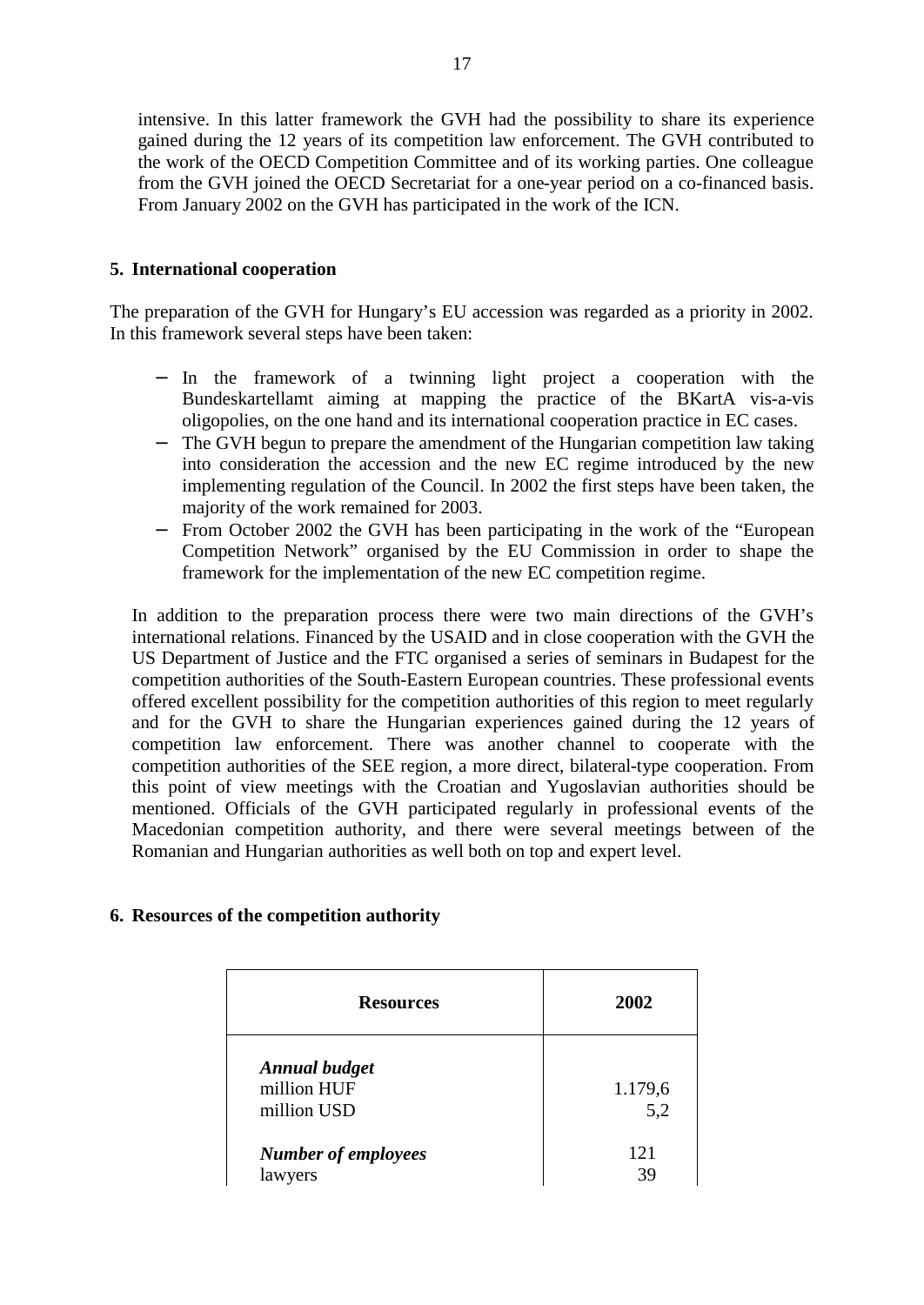| 38<br>18 |
|----------|
| 26       |
|          |
| 60       |
|          |
|          |

In February 2002 the GVH moved to a new building where substantially better working conditions are provided for it. The contact parameters of the GVH are as follows:

| Address: | H-1054 Budapest, Alkotmány u. 5.       |
|----------|----------------------------------------|
| Mailing  | 1245 Budapest 5., PO Box 1036, Hungary |
| address: |                                        |
| Tel.:    | $(361)$ 472 89 00                      |
| Fax:     | $(361)$ 472 89 05                      |

#### **7. Competition culture**

 $\overline{a}$ 

In 2002 the GVH continued to fulfil one of its most important tasks – to provide information to the public about its activity, the development of competition law in Hungary and about theoretical and pragmatic questions of competition policy.

| The GVH's role in the development of competition culture      |    |
|---------------------------------------------------------------|----|
| Number of GVH officials who regularly give lectures in higher |    |
| education                                                     |    |
| Number of interviews given to different means of media        | 13 |
| Number of professional publications                           | 12 |
| Lectures for university students                              | 9  |
| Lectures for professionals                                    | 32 |
| Number of theses by students in competition matters           |    |
|                                                               |    |
| Articles in newspapers about the GVH in 2002                  |    |
| Articles, news in nation-wide newspapers                      | 64 |
| Articles, news in professional/economic newspapers            | 56 |
| Articles about the previous year's annual report              |    |
| Articles about the amendment of the competition law           |    |

The GVH puts great emphasis on communicating its activity to the public. To this end the decisions of the Competition Council are made public on the website of the GVH: www.gvh.hu. This homepage was substantially renewed and restructured in 2001. The

<sup>7</sup> The separation of responsibilities is rather difficult since some of the staff members active in law enforcement take also part in competition advocacy if e.g. a draft regulation relates to "their" industries. The figures of the chart are rough calculations based on the workload.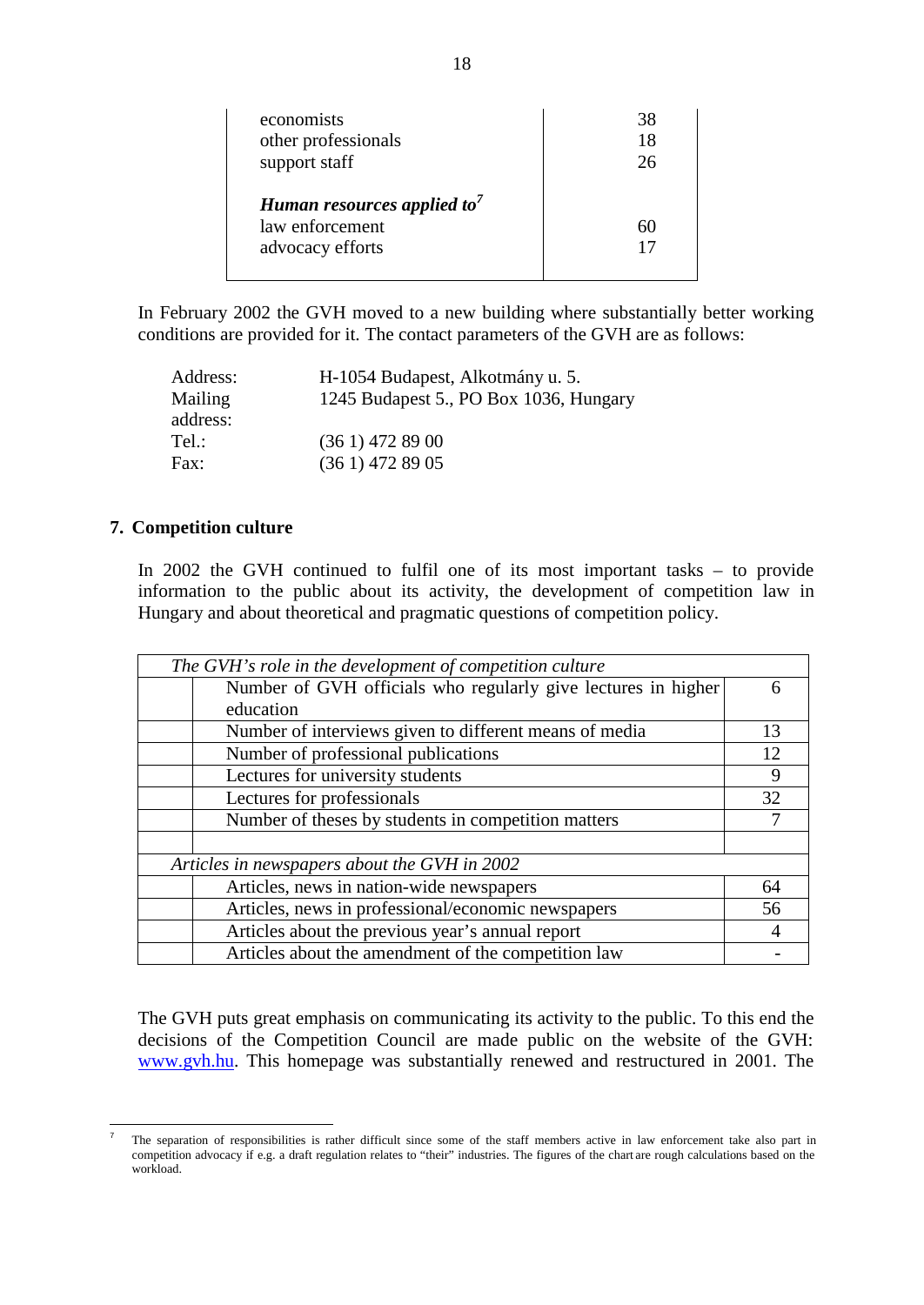new site contains more information and a substantial part of the Hungarian version can also be found in English.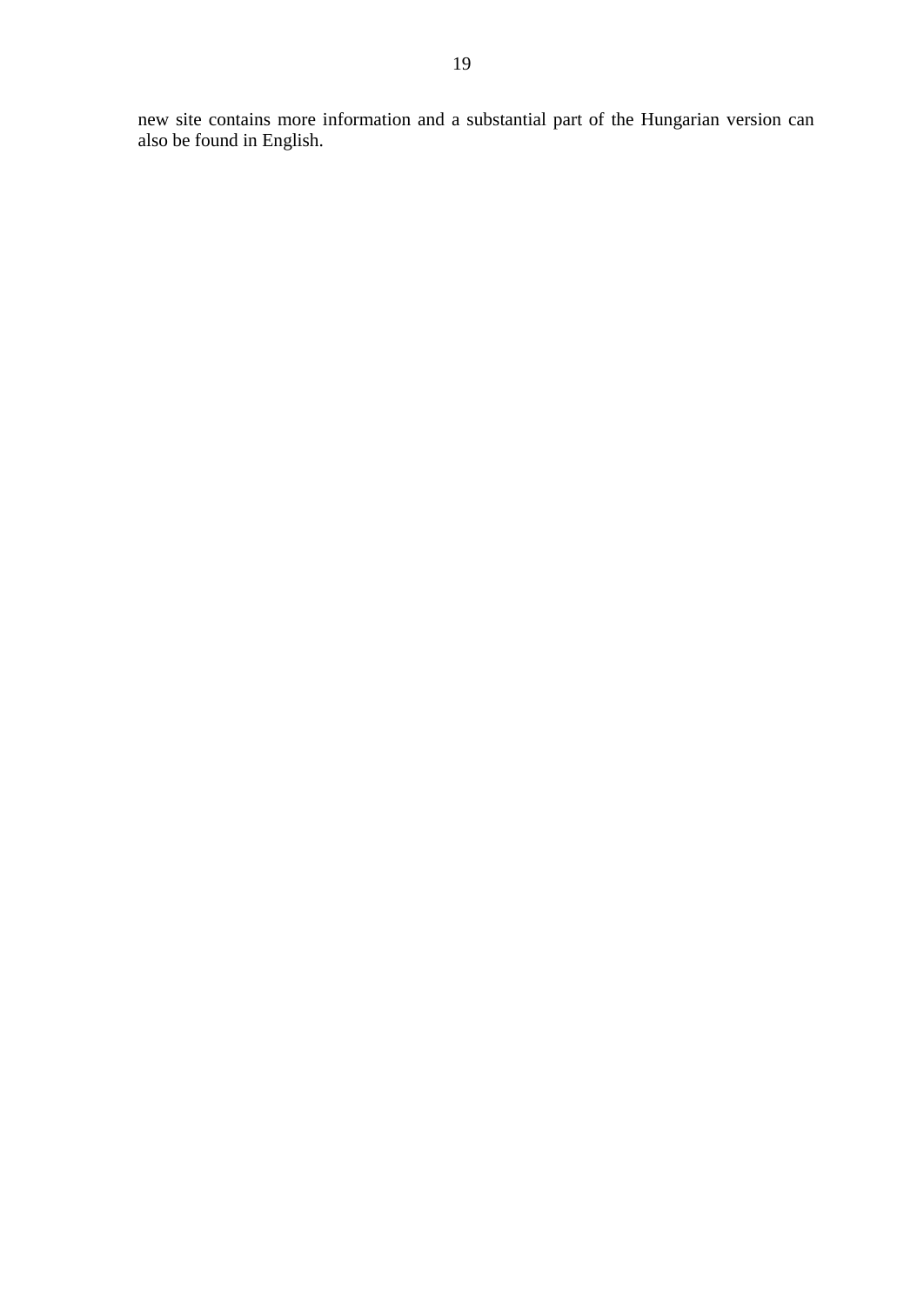# **8. Some retrospective statistics**

| state of affairs                 | 1991 to<br>1996 | 1997 | 1998 | 1999           | 2000 | 2001           | 2002 |
|----------------------------------|-----------------|------|------|----------------|------|----------------|------|
| consumer fraud                   | 218             | 74   | 72   | 65             | 86   | 57             | 52   |
| restrictive<br>agreements        | 33              | 5    | 15   | 15             | 18   | 10             | 18   |
| abuse of<br>dominant<br>position | 212             | 45   | 44   | 35             | 56   | 31             | 36   |
| concentration                    | 80              | 34   | 49   | 46             | 70   | 81             | 65   |
| other                            | 177             | 16   |      | $\blacksquare$ |      | $\blacksquare$ |      |
| total                            | 720             | 174  | 180  | 161            | 230  | 179            | 171  |

# **Number of the GVH's decisions reached**

*Number of decisions establishing an intervention of the GVH*

| state of affairs                                  | 1991 to<br>1996 | 1997                  | 1998                | 1999                             | 2000           | 2001           | 2002     |
|---------------------------------------------------|-----------------|-----------------------|---------------------|----------------------------------|----------------|----------------|----------|
| consumer fraud                                    | 118             | 26                    | 30                  | 44                               | 47             | 29             | 36       |
| restrictive<br>agreements<br>abuse of<br>dominant | 14<br>52        | $\boldsymbol{0}$<br>8 | $\overline{2}$<br>5 | $\overline{7}$<br>$\overline{7}$ | 11<br>19       | 1<br>3         | 10<br>15 |
| position<br>concentration                         |                 | $\boldsymbol{0}$      |                     |                                  | 3              | 1              | 3        |
| other                                             | 66              | 5                     | $\blacksquare$      | ۰                                | $\blacksquare$ | $\blacksquare$ |          |
| total                                             | 250             | 39                    | 38                  | 58                               | 80             | 34             | 64       |